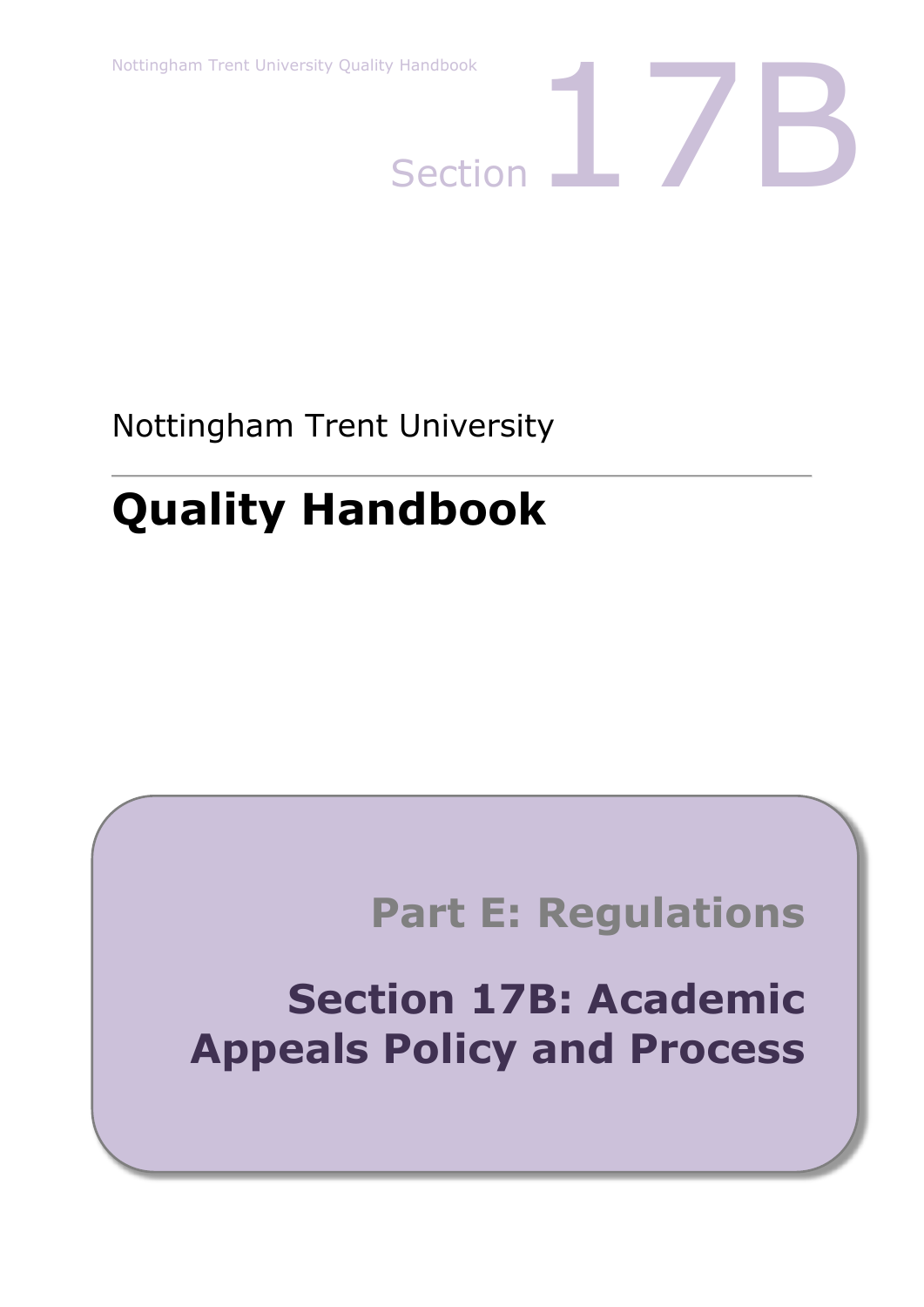# Section<sup>17</sup>B

# **Contents**

| 1.             |                                                                       |
|----------------|-----------------------------------------------------------------------|
| 2.             |                                                                       |
| 3.             |                                                                       |
| 4.             |                                                                       |
| 5.             |                                                                       |
|                |                                                                       |
| 6.             |                                                                       |
| 7 <sub>1</sub> |                                                                       |
|                |                                                                       |
| 8.             |                                                                       |
| 9.             |                                                                       |
| 10.            |                                                                       |
| 11.            |                                                                       |
| 12.            | Academic Appeal Process Part II (Academic Appeal Hearing)  12         |
|                | PROGRAMMES OPERATED UNDER COLLABORATION AND PARTNERSHIP ARRANGEMENTS  |
| 13.            |                                                                       |
|                |                                                                       |
| 14.            |                                                                       |
|                |                                                                       |
|                |                                                                       |
|                |                                                                       |
|                | APPENDIX 4 - CONDUCT OF THE ACADEMIC APPEALS HEARING 22               |
|                |                                                                       |
|                | <b>APPENDIX 6 - COVID-19 ASSESSMENTS THAT RELATE TO ACADEMIC YEAR</b> |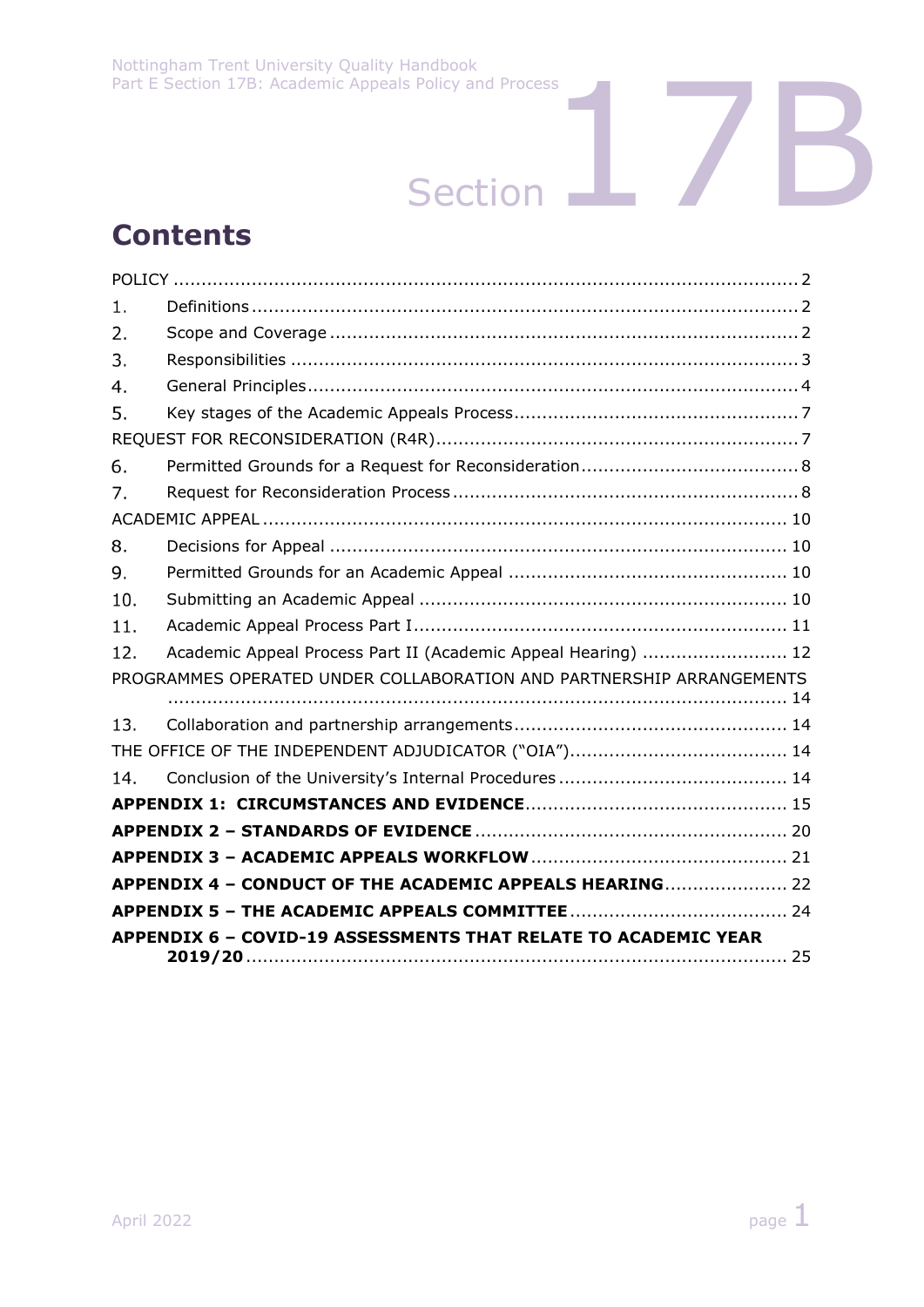# Section<br>Section

# <span id="page-2-0"></span>**POLICY**

## <span id="page-2-1"></span>1. Definitions

The "Centre" means the institution where a student is studying for an award of Nottingham Trent University under the University's collaboration and partnership arrangements.

"R4R" means Request for Reconsideration defined at Section 5 of this Process.

"RP" means the Reconsideration Panel defined at Section 5 of this Process.

"Working days" means University working days during the working week from Monday to Friday, excluding weekends, UK Bank Holidays and all University closure days (e.g. Christmas vacation, Easter).

## <span id="page-2-2"></span>2. Scope and Coverage

- $2.1$ This Academic Appeals Process ("this Process") allows a student to appeal against the decision of a Board of Examiners. It is a formal request for the reconsideration of an academic result.
- 2.2 Disagreement with the academic judgement of a Board of Examiners' decision does not in itself constitute a reason to appeal. Academic judgement is a judgement that is made about a matter where only the opinion of an academic expert will suffice. For example, a judgement about assessment or degree classification or a judgement about a decision where a student is required to repeat or take further assessment will usually be academic judgement, and a student cannot appeal simply because they believe they ought to have received a higher grade or mark. An Academic Appeal can be made in relation to fairness of procedures or facts of a case; however, the student's academic performance must have been materially affected.
- 2.3 This Process applies to all students of the University except Research Degree students (i.e. those students pursuing PhD, or Professional Doctorate degrees) for whom a separate procedure applies (please see Quality Handbook Section 17F: Research Degrees Complaints and Appeals Procedures). Students studying for a Nottingham Trent University award at another institution under the University's collaborative and partnership arrangements or validation services are referred to Section 13 of this process.

Separate procedures and frameworks also exist for the following:

- a. Notification of Extenuating Circumstances Policy and Process (QH Section 17A): enables students to request a coursework extension or next opportunity assessment attempt;
- b. Academic Irregularities (QH Section 17C): enables the University to address academic misconduct;
- c. Student Complaints Procedure (QH Section 17E): enables students to raise concerns about the learning experience;
- d. Student Code of Behaviour: enables the University to address disciplinary issues.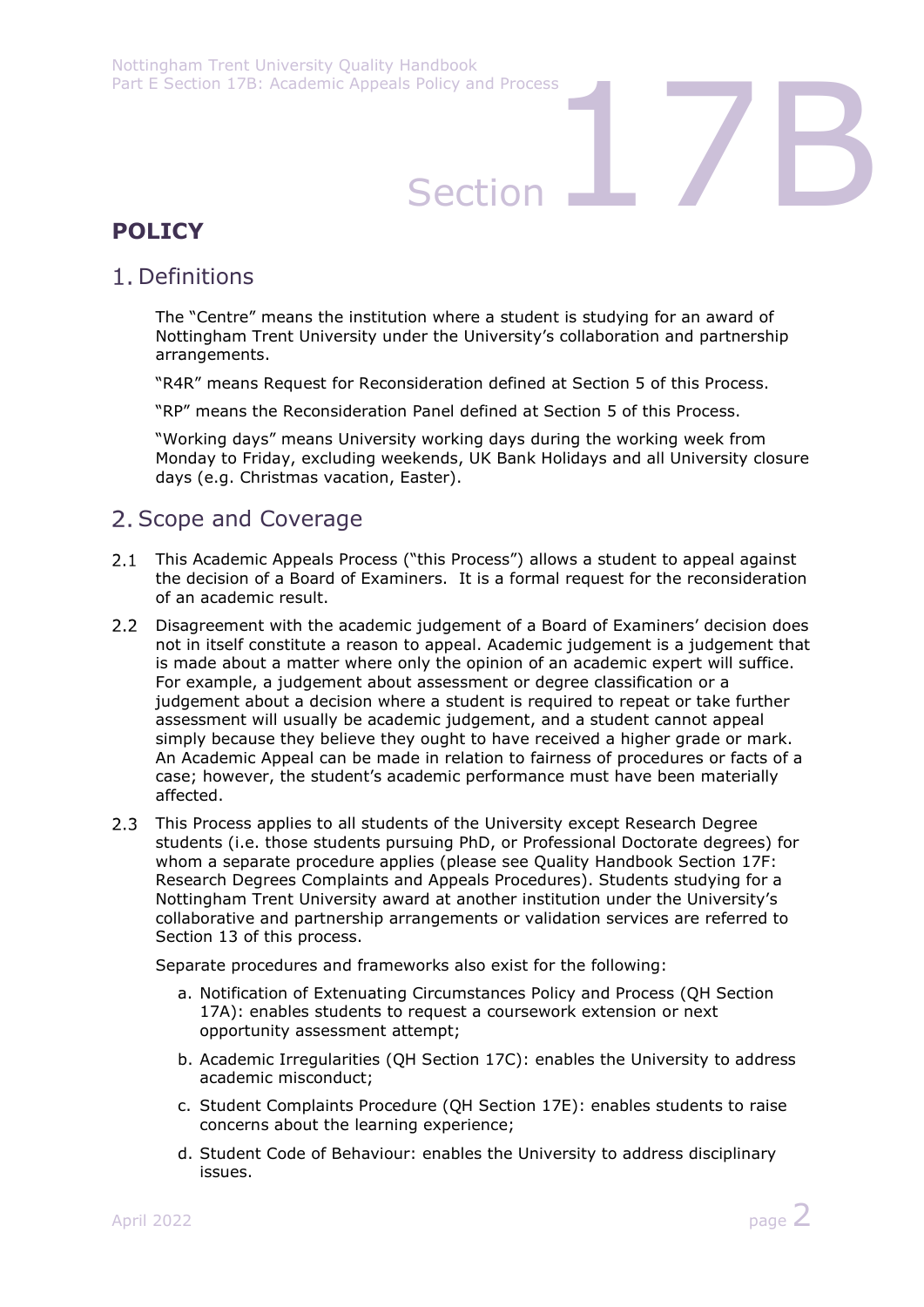- Section<br>
Section<br>
Section<br>
Section<br>
Section<br>
Section<br>
Section<br>
Section<br>
Section<br>
Section<br>
Section<br>
Section<br>
Section<br>
Section<br>
Section<br>
Section<br>
Section<br>
Section<br>
Section<br>
Section<br>
Section<br>
Section<br>
Section<br>
Section<br>
Sectio This Process enables students to request a review of a decision ratified by the Board of Examiners. This Process should not be used where students wish to report dissatisfaction about teaching-related or service-related provision, which should be dealt with under the University's Complaints Procedure for Students (see QH Section 17E).
- 2.5 The University will ensure that students with protected characteristics, as defined under the Equality Act 2010, are treated fairly and without discrimination.
- 2.6 Students appealing in good faith will not be disadvantaged as a result of making a submission under this Process.

## <span id="page-3-0"></span>3. Responsibilities

Student Responsibilities

- 3.1 Students are responsible for ensuring that they:
	- a. read and understand this Process and the [Common Assessment Regulations](http://www.ntu.ac.uk/adq/quality_handbook/handbook_sections/index.html) (Quality Handbook Sections 16A-D), and seek guidance from their School as required:
	- b. disclose, in line with the University's Notification of Extenuating Circumstances Policy and Process and the Academic Appeals Policy and Process, any extenuating circumstances they would like taken into consideration where their academic performance has been compromised;
	- c. submit requests through the [online Appeals Portal](http://www4.ntu.ac.uk/current_students/resources/student_handbook/appeals/index.html) along with all appropriate documentary evidence;
	- d. clearly indicate which modules and related assessments have been affected;
	- e. provide documentary evidence which meets the standard of evidence required by the University (see Appendix 1);
	- f. maintain up-to-date contact details with the University.

School Responsibilities

- 3.2 Schools are responsible for ensuring that:
	- a. all students are aware of this Process. At a minimum, Schools are expected to include information in the School and / or Course Handbook, and to include this information in induction sessions for new students and similar sessions for returning students. Schools should keep records of this information and these reminders;
	- b. all students are made aware of the primary contacts for seeking advice on this Process within each School. These contacts should be clearly stated in each School / Course Handbook. These may be course team members and / or School administration teams;
	- c. all staff have a responsibility of pursuing any potential safeguarding issues identified in a Request for Reconsideration or Reassessment or Academic Appeal submission by signposting students to the relevant service(s), regardless of whether the submission is eligible for consideration (e.g. in the case of the submission being referred back to the student due to a lack of evidence);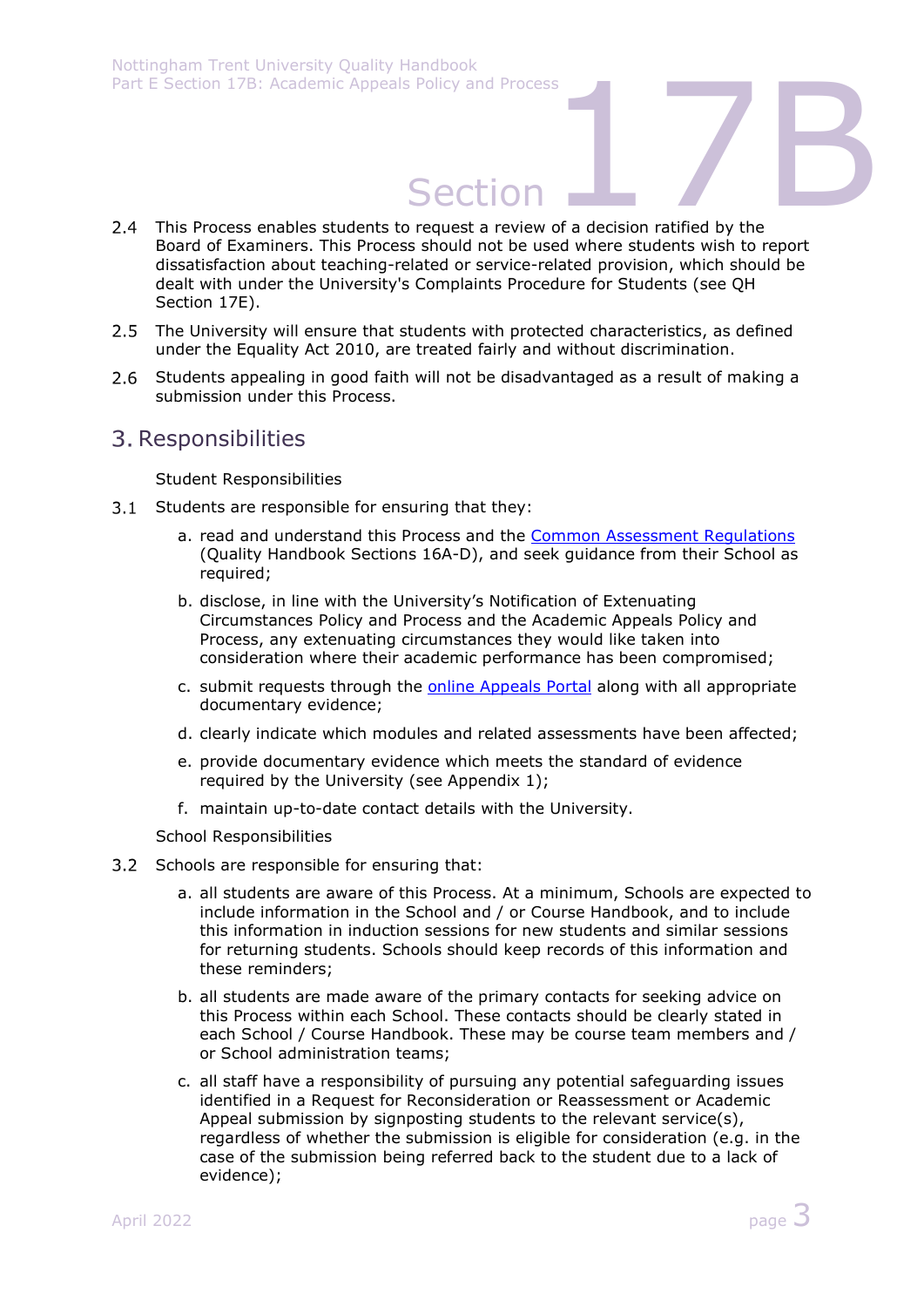- Section<br>
Section<br>
The or more individuals for the role of 'School<br>
The will not not love when the role of 'School d. Executive Deans nominate one or more individuals for the role of 'School Champion' for this Process, who will act as a key contact for promoting this Process and related best practice to staff within their School;
- e. School procedures enable rapid responses to students;
- f. the relevant course team and administrative team in the partner School(s) are notified of decisions concerning students on courses which are delivered collaboratively with another academic School;
- g. a record is retained on individual student files of advice provided by Schools to individual students and of referrals to the University's Student Support Services.

## <span id="page-4-0"></span> $4<sub>1</sub>$ General Principles

## Fairness

- 4.1 All reasonable efforts have been made in the design of this Process to ensure it embodies the principles of fairness. The principles of fairness include:
	- a. giving reasons for actions taken and decisions made by the University;
	- b. avoiding potential bias by ensuring independent consideration at each stage of the process;
	- c. operating reasonable timescales for both submissions to and responses from the University;
	- d. providing an opportunity for both the student and the University to be equally heard and have equal access to documentation where matters proceed to a hearing.
- 4.2 It is not the policy of the University to adjust marks, grades or degree classifications where a submission by a student is upheld at any stage of this Process (unless correcting marks entered in error), but to provide circumstances in which a student can demonstrate their academic ability unhindered.

## Informal Resolution

Once a student has received their results, they may wish to make contact with their Course Leader or Subject Administrator to discuss their results in person. In cases where a simple error has been made, it may be most expedient to resolve this immediately via Board of Examiners Chair's Action, without the need to invoke this Process. If it is not possible to resolve the matter informally, the student may submit a Request for Reconsideration (as described at 5 below).

## Advice

 $4.4$ Students are advised to contact the Independent Advice Service of Nottingham Trent Students' Union (NTSU); details of their services are available at the following link [http://www.trentstudents.org.](http://www.trentstudents.org/) In addition, students may also seek advice from academic members of staff at the University.

## Third Party Representation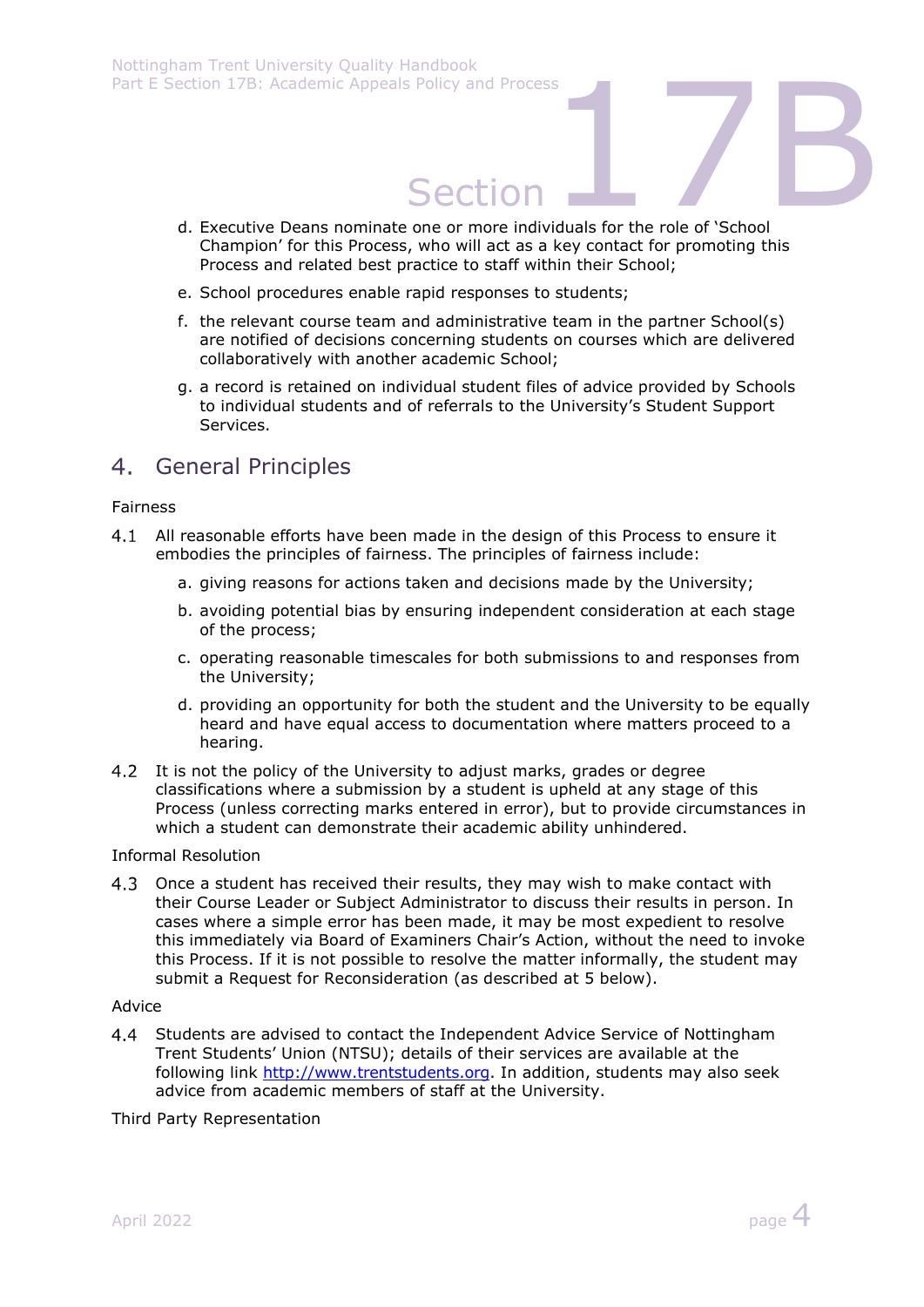- Section<br>
Section<br>
, guardian or spouse, cannot submit a NEC, R4R or A third party, including a parent, guardian or spouse, cannot submit a NEC, R4R or  $4.5$ Appeal on a student's behalf unless written consent is received from the student. Where consent is provided to and accepted by the University, all communications relating to this process will still be copied to the student to ensure they are informed.
- If an appeal is made under this Process by a student who is under the age of 18 (a 'minor') at the time the submission is received, the University will notify the parent or guardian of the student in writing and keep them informed of the progress. The University will permit the parent or guardian of the student to act on the student's behalf during the process, provided the student has given the University prior written consent.
- $4.7$ The role of a third party is to provide a supportive role to the Student. The University reserves the right not to engage with the third party if they do not behave in an acceptable manner or respect the nature of the role.

Transfer to other procedures of the University

- 4.8 Where, on receipt and subsequent investigation of an R4R or Appeal, it appears to the University that the matter can, in the interests of the student, be better dealt with via the University's Student Complaints Procedure, it will be transferred to that procedure and the student will be informed of the transfer. Where only a part of the matters raised within an appeal are transferred to the Complaints Procedure for Students, the appeal will be put on hold pending the outcome of the complaint investigation. The student will be informed and made aware of the change in time limits for dealing with the appeal.
- 4.9 If the student submits a complaint and an R4R or Appeal, the complaint will be investigated first and the appeal put on hold pending the outcome of the complaint investigation.

## Confidentiality

4.10 Information provided by students under this Process will be treated confidentially. Information relevant to the investigation may be shared between other departments as necessary to progress the application or help support a satisfactory outcome in the student's School under the [Student Privacy Notice.](https://www.ntu.ac.uk/policies/student-privacy-notice)

## Evidence

4.11 Submission of an R4R or Academic Appeal in the online Appeals Portal under this Process is not evidence. The student needs to be able to substantiate their own case with independent documentary evidence (i.e. something which is not their assertion alone). Scanned copies of original documents will be accepted for upload to the portal. However, original hard copies may be requested at any time; therefore, the student should ensure they retain the original hard copy evidence (e.g. a doctor's note). If the student has difficulty with this, they should immediately contact their Subject or Course Administrator with regard to a Request for Reconsideration or the Academic Registrar or nominee with regard to an Academic Appeal.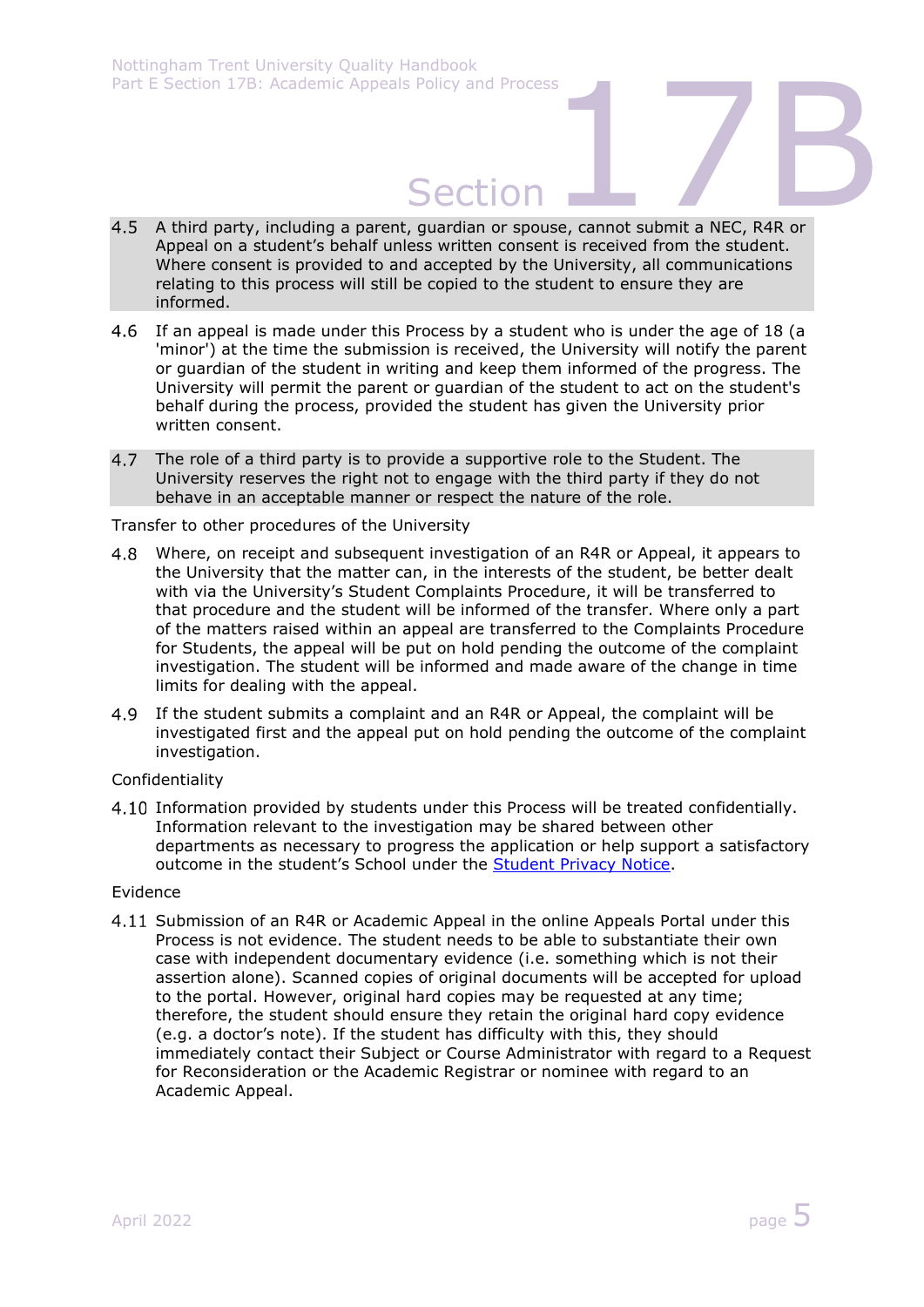- Section 4.12 Appendix 1 gives examples of acceptable circumstances for consideration of either an R4R or Academic Appeal and examples of associated evidence that is normally required. The University considers each application for R4R or Academic Appeal on its own merits, as an individual case, and according to the relevant process. The examples below are indicative. Students should seek guidance from their School Office about the type of evidence required in their particular circumstances in case of doubt. For standards of evidence required, please see Appendix 2.
- Where the relevant R4R or Appeal is submitted online within the required timescales, it is expected that the supporting evidence will be submitted at the same time. In the event that the student cannot do this, the student must indicate the type of evidence they intend to submit and the reason why it cannot be submitted at the time with an indication of when the evidence will be submitted.
- 4.14 Acceptance of submissions without evidence, or indication of evidence (as appropriate) is at the discretion of the Reconsideration Panel ("RP") or the Academic Registrar who will make a decision (or appoint a designated officer to make a decision) on such submissions and notify the student accordingly. This decision is final. A lack of supporting evidence at the point of submission may lead to delays within the process or the submission being considered ineligible.
- 4.15 Where an R4R and/or Appeal is submitted on grounds of the student having new material information which could not have previously been made available for consideration by the NECC, NECP, Board of Examiners or RP, the student must ensure that the evidence:
	- a. is genuinely new (i.e. it has not been considered in any form in any of the previous stages of the process);
	- b. is material to the original appeal (i.e. significant and relevant);
	- c. could not have been presented at an earlier stage in the appeals process for reasons beyond the student's control.

## Responsibility and Authority

- 4.16 This Process refers to aspects of the structure and staffing of the University and recognises that there may be some variation in structures and nomenclature across Schools and departments. It is therefore implicit that those of appropriate seniority and experience will operate this Process at the appropriate equivalent level throughout the structure of the University. Similarly, where mention is made in this Process of action by the holders of specific posts, it is implicit that this activity may be delegated to an appropriate nominee, having sufficient experience and skill and being sufficiently senior to act on behalf of the designated post holder.
- 4.17 The University reserves the right to not respond to each individual point raised if appropriate points will be grouped together when providing an answer.

## Timescales

- The University considers that students will normally be able to meet the timescales in communicating with the University, including by electronic means, unless affected by circumstances beyond their reasonable control.
- 4.19 The University will reasonably endeavour to comply with the timescales prescribed within this Process. Where the University is unable to do so, it will notify the student of any adjusted timescale or deadline.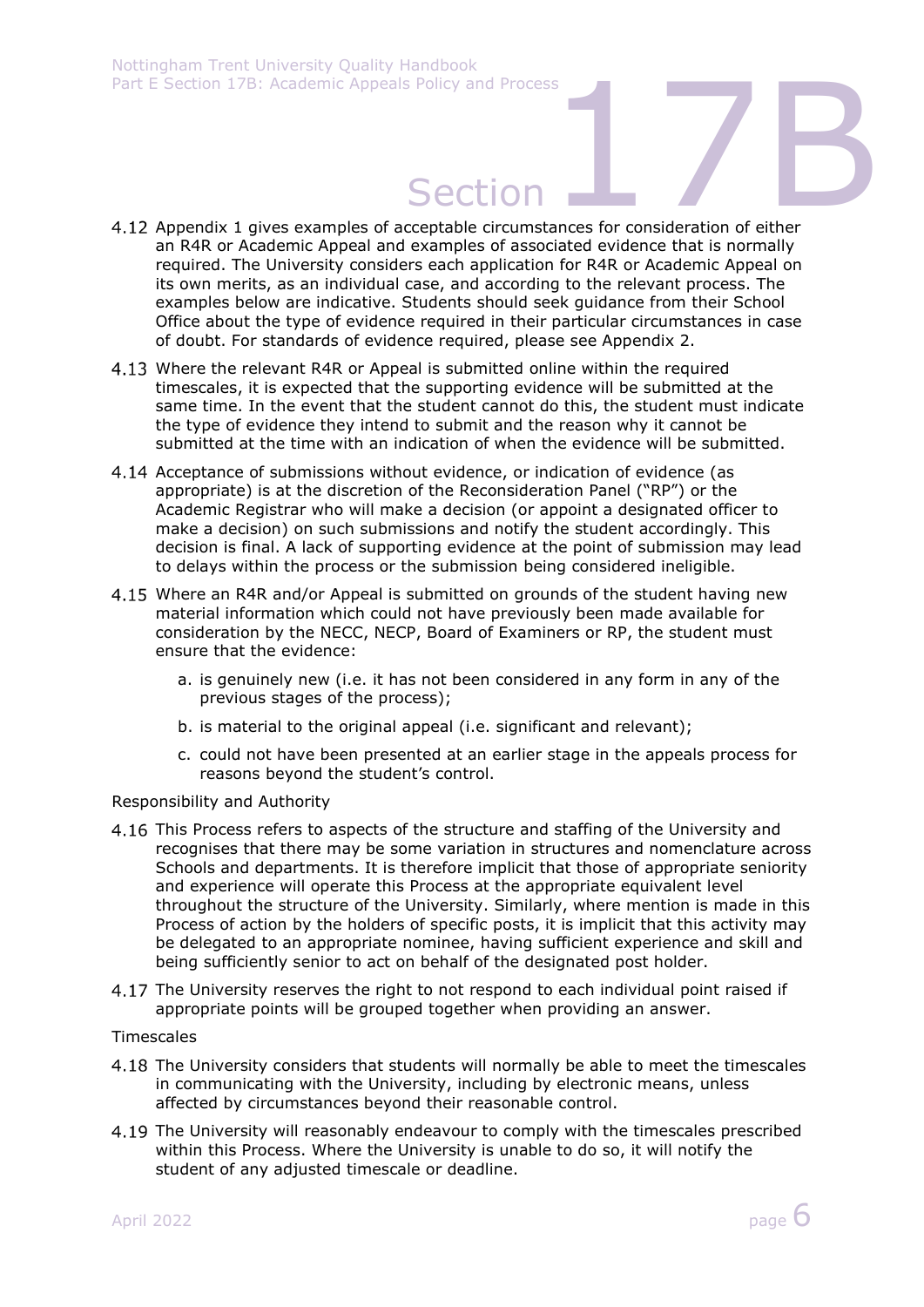# Section<br>Section<br>The Appeals Process

# <span id="page-7-0"></span>5. Key stages of the Academic Appeals Process

- 5.1 There are two stages to the Academic Appeals Process:
	- a. Request for Reconsideration ("R4R")

A student may submit an R4R where they seek to appeal against the decision of a Board of Examiners. Such a submission must be made within the permitted grounds set out in Section 6 below; and/or

b. Academic Appeal

A student may submit an Academic Appeal where they seek to appeal against the original decision of a Board of Examiners and the subsequent outcome of the Request for Reconsideration. Such a submission must be made within the permitted grounds set out in Section 7 below.

- 5.2 The following are matters which cannot constitute grounds for either an R4R or an Academic Appeal and will not be eligible for consideration (please also see the tables set out in Appendix 1 for more detailed guidance):
	- a. disagreement with the academic judgement of the Board of Examiners as detailed in paragraph 2.2 earlier in this Process;
	- b. claims that academic performance was adversely affected where there is no contemporaneous, independent, medical or other evidence to support the application;
	- c. frivolous, vexatious or mischievous appeals.
- 5.3 A frivolous or vexatious appeal may be:
	- a. designed to cause disruption or annoyance, possibly through demands for redress which lack any serious purpose or value or are otherwise unmeritorious; and/or
	- b. pursued in an obsessive, persistent, harassing or otherwise unreasonable way.

The University is sensitive to the fact that if a student raises the same or similar issues repeatedly despite receiving a full response, there may be underlying reasons for this persistence.

Deciding whether a request is frivolous or vexatious is a balancing exercise, taking into account all the circumstances of a case.

In dealing with the unreasonably persistent behaviour of a student, the University will have recourse to the [Student Code of Behaviour.](http://www.ntu.ac.uk/current_students/resources/student_handbook/index.html)

# <span id="page-7-1"></span>**REQUEST FOR RECONSIDERATION (R4R)**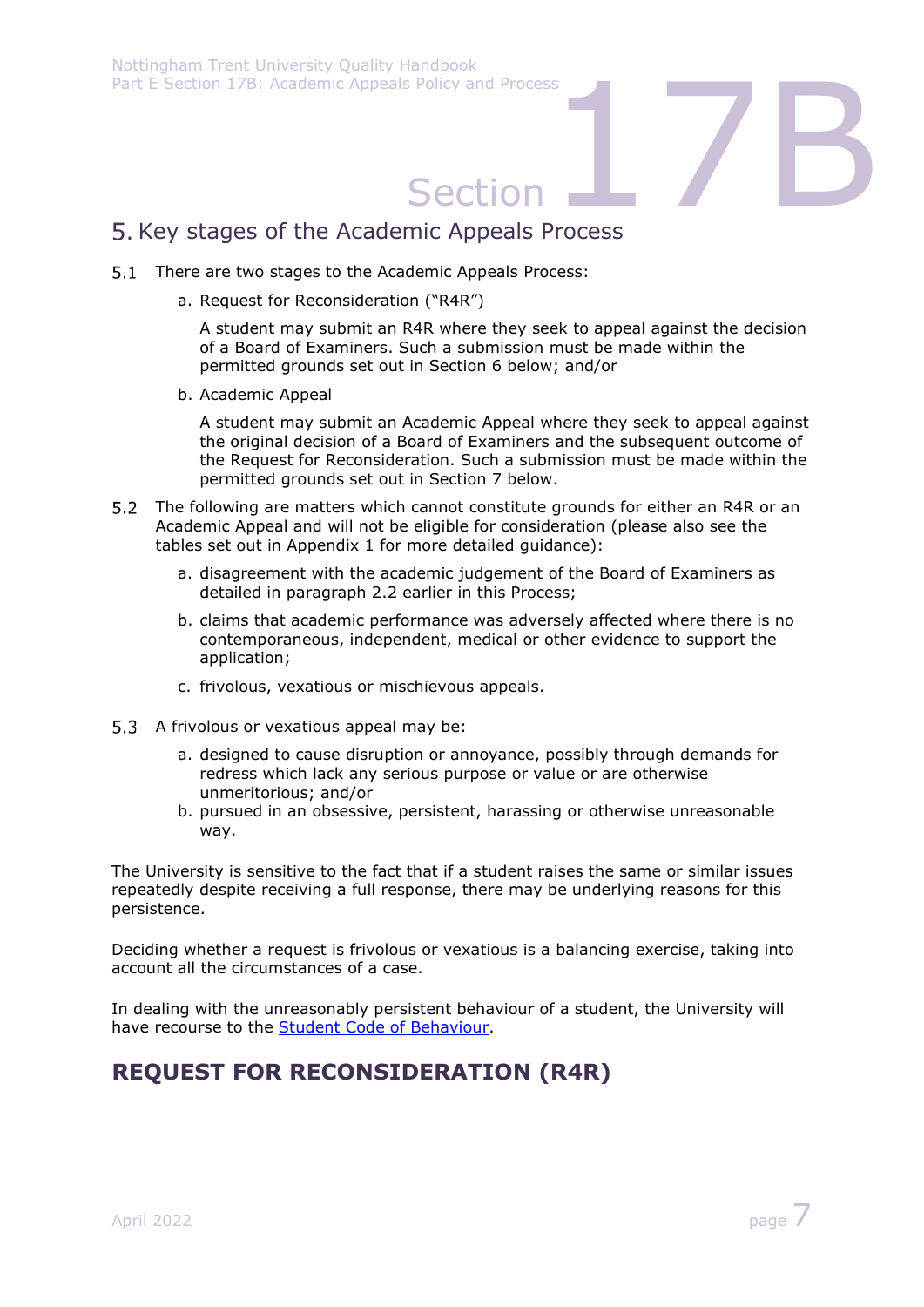# Section<br>Request for Reconsideration Permitted Grounds for a Request for Reconsideration

- <span id="page-8-0"></span>Following the publication of a student's results after a Board of Examiners meeting,  $6.1$ a student may request a reconsideration of the decision of a Board of Examiners on the following grounds only:
	- a. the student believes that there has been a material error or irregularity in the assessment process or one or more of the constituent parts which have made up a student's final outcome are incorrect;
	- b. the student has additional material information which could not have previously been made available through the Notification of Extenuating Circumstances (NEC) Process or to the Board of Examiners (previously undisclosed extenuating circumstances).
- An R4R must be submitted in writing via the online Appeals Portal. An R4R must be submitted no later than **ten working days** from the published date of electronic posting of the student's results and must demonstrate that it meets one or both of the permitted grounds for appeal. Where a student is unable to meet this timescale, they must explain in their R4R application why the submission is late and provide appropriate evidence to corroborate their explanation. The Reconsideration Panel ("RP") will then decide, on the basis of the explanation and evidence, whether to accept the R4R application for consideration.
- The RP must first decide whether the late submission is justified; it should do so by assessing the explanation and evidence for the delay (and not the evidence or lack of evidence with the R4R application itself). Only if the R4R is accepted for consideration will it be reviewed according to the process in section 7; the RP will then decide whether the application itself is substantiated.

Final Year Awards

- A student with a Request for Reconsideration or Academic Appeal under investigation (an "open" R4R or appeal) cannot attend a graduation ceremony until the appeals process is complete and the final award classification has been determined. Once this process is complete, the student will be invited to attend the next available graduation ceremony. The Academic Registrar or their nominee will decide what constitutes the next available graduation ceremony.
- 6.5 If a student attends a graduation ceremony before the appeals process is complete, the University will take the view that the student has accepted their award as it stands at that time and conclude that the student has withdrawn their R4R or appeal. Graduation attendance will also preclude the student from making further submissions under the Academic Appeals Process.
- 6.6 Schools must inform the Academic Registry of students with open R4Rs who have been invited to attend a graduation ceremony.

## <span id="page-8-1"></span>7. Request for Reconsideration Process

- 7.1 A student who has submitted an R4R will receive an acknowledgement confirming receipt of the R4R submission.
- 7.2 An R4R will be considered by a Reconsideration Panel ("RP") which shall consist of three appropriate and independent academics (i.e. academics not part of the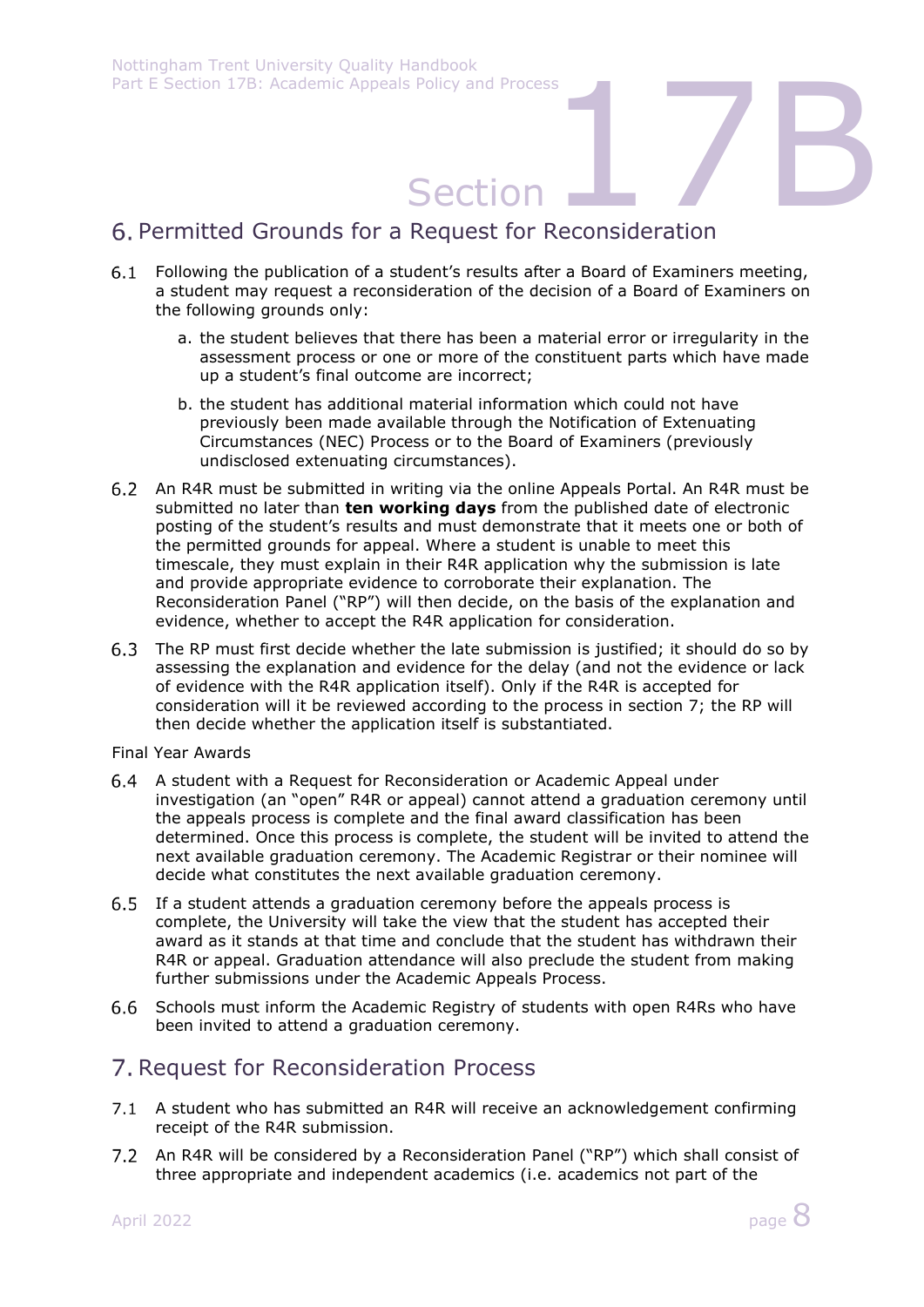Section<br>Section<br>The Section<br>The Pharameters of the Notification of Extenuating Circumstances (NEC) process and not members of the relevant Board of Examiners or course team). The RP membership will be determined by the Executive Dean or Deputy Dean of the School.

- 7.3 For practical purposes, the RP may be either a physical meeting or virtual meeting.
- The RP will determine whether the R4R submission:
	- a. is made on the permitted grounds; and
	- b. appears to be substantiated by the evidence provided.
- The RP **may** consult with the Course Leader, the Chair of the Board of Examiners, the Notification of Extenuating Circumstances Panel (NECP), NECC and any other relevant persons where the RP believes that it is appropriate to do so.
- $7.6$ The decision of the RP, including reasons for that decision, will be communicated to the student (with a copy being provided to the Course Leader) within **25 working days** of receipt of the R4R and supporting evidence. This time period will include any referral and subsequent decision of a Board of Examiners. Schools are therefore required to manage this timeframe locally. (Please see note at 6.5 above pertaining to Final Year Awards and requirement to notify Academic Registry.)
- The decision of the RP may include, but is not limited to, one of the following:
	- a. the submission is deemed not to have been made on one or more of the permitted grounds;
	- b. the submission is not deemed to be substantiated by the evidence presented; or
	- c. the submission is deemed to be substantiated.
- Where the RP identifies an error in the recording of a mark, the RP will report the matter to the student and to the Chair of the Board of Examiners (the "Chair"). The Chair will arrange for the error to be corrected and for the student to receive a correct report of their achievement, within **five working days** of the decision of the RP being sent to the student.
- If the RP deems an R4R submission to be substantiated and deems it to have affected the final degree classification of a student, the Chair of the Board of Examiners will either take Chair's Action in consultation with the (Chief) External Examiner to change the classification, or, where appropriate, convene an exceptional meeting of the Board of Examiners to reconsider the case. The Chair of the Board of Examiners will inform the student of the action that the University intends to take. This action must be taken within 25 working days, as stated in 7.6 above.
- 7.10 The appropriate School / Course Administrator(s) will be informed of the outcomes and record these on the student's file.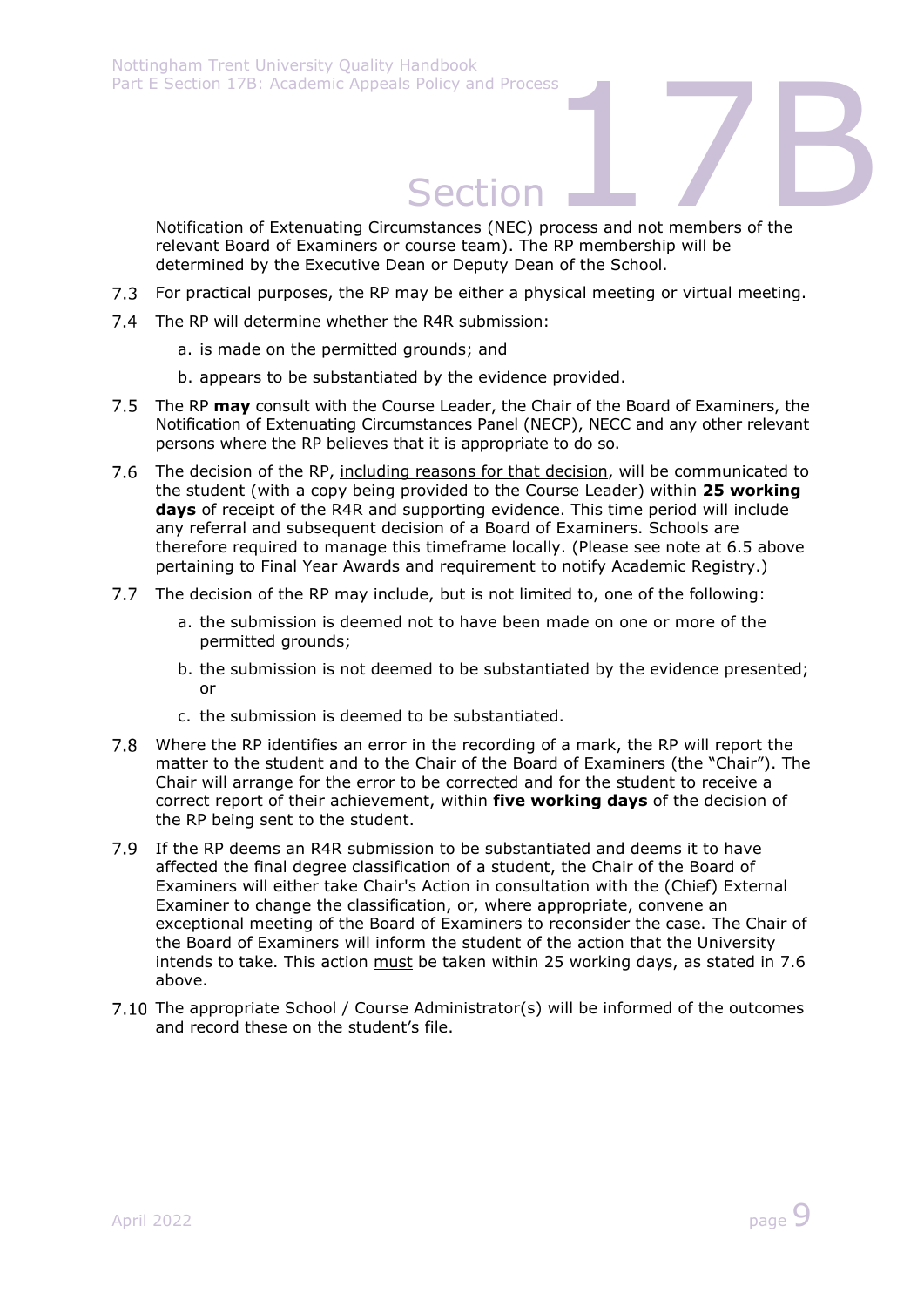- Section<br>Section<br>The with an R4R submission where they believe 7.11 Where a student provides evidence with an R4R submission where they believe that such evidence was previously unavailable for disclosure through the NEC Process or otherwise, and the RP deems the submission substantiated, the RP will report their findings in writing to the Chair of the Board of Examiners and inform the student of their decision. The Chair of the Board of Examiners shall have discretion either to take Chair's Action and amend the Board of Examiners' original decision or convene an exceptional meeting of the Board of Examiners to reconsider the case. The Chair of the Board of Examiners will inform the student of the action that the University intends to take.
- Any such determination that the Board of Examiners should reconsider its original decision does not guarantee a change to that decision.
- 7.13 Both the action of the RP and the Board of Examiners must be taken within 25 working days from submission of the R4R, as stated in 7.6 above.

# <span id="page-10-0"></span>**ACADEMIC APPEAL**

## <span id="page-10-1"></span>8. Decisions for Appeal

- A student who wishes to submit an appeal against the original decision of the Board of Examiners and subsequent decision of the RP may appeal against:
	- a. the decision of the RP to reject the Request for Reconsideration;

or

- b. the decision of the Board of Examiners, either through Chair's Action or a reconvened meeting, following decision by the RP.
- A student may not submit an Academic Appeal until after receipt of the decision of the Board of Examiners and receipt of the decision of the RP. A student may not appeal against the original decision of the Board of Examiners without first making a Request for Reconsideration under Sections 6 and 7 above.

## <span id="page-10-2"></span>Permitted Grounds for an Academic Appeal

- An Academic Appeal may **only** be made on one (or both) of the following grounds:
	- a. that the University failed materially to follow its procedures at an earlier stage within this Process;
	- b. that the student now has material new information which could not have previously been made available for consideration by the NECC, NECP, Board of Examiners or RP.
- 9.2 Please refer to Appendix 1 for guidance on matters / circumstances which may / may not be acceptable under the above grounds for appeal.

## <span id="page-10-3"></span>10. Submitting an Academic Appeal

10.1 An Academic Appeal must be submitted in writing via the online Appeals Portal. Appeals must be submitted no later than **ten working days** from the date of last communication from the University in relation to the R4R, that is, the decision of the RP or, if the R4R has been referred to the Board of Examiners, the decision of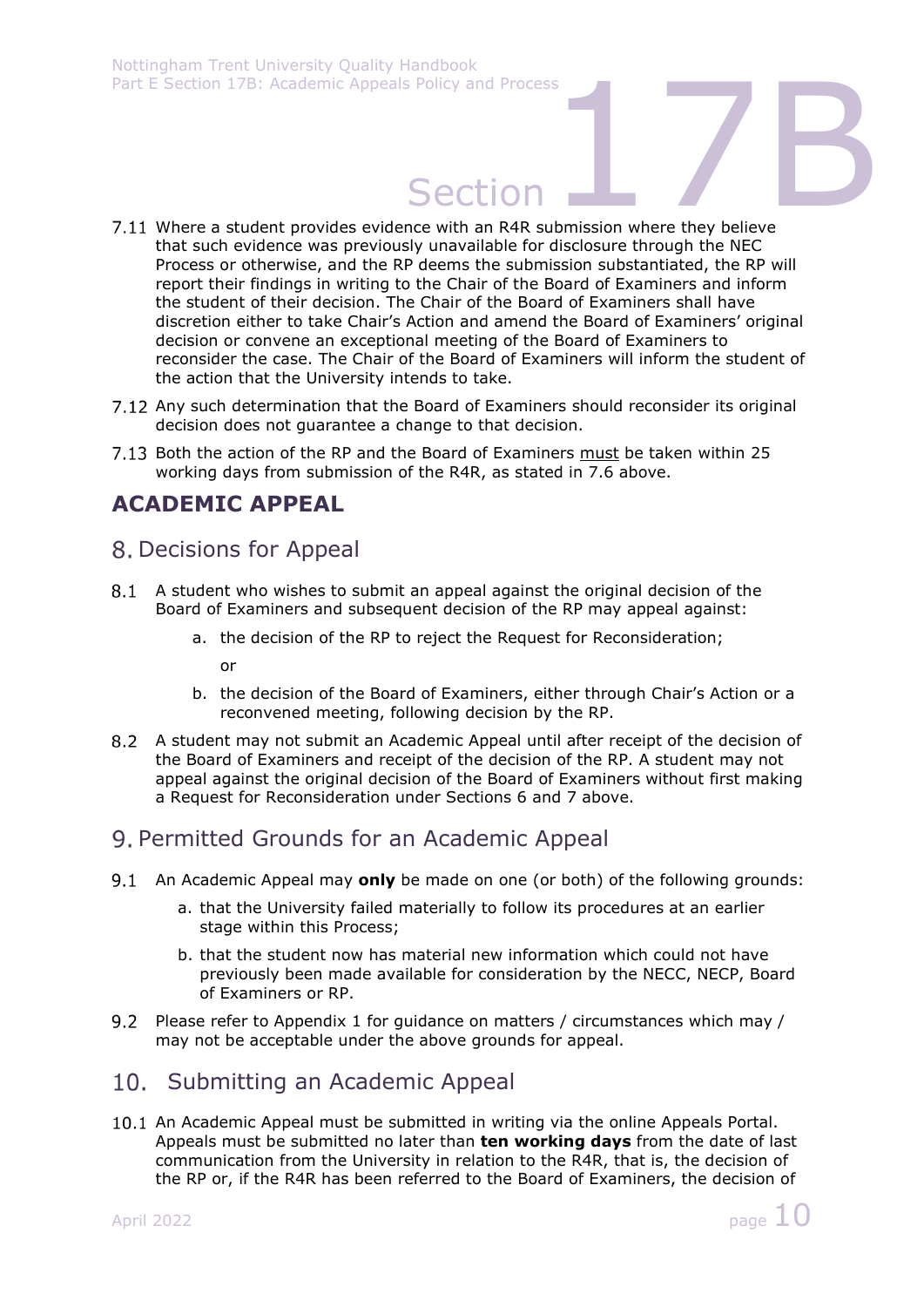Section<br>Section<br>Ver is the most recent, to the last address given on the Board of Examiners, whichever is the most recent, to the last address given on the student's file.

- 10.2 Where a student is unable to meet this timescale, they may seek an extension to the timescale from the Academic Registrar or nominee. Such an extension will only be agreed if the Academic Registrar or nominee is satisfied with the reasons for the extension provided by the student. Non-agreed late submissions will be rejected as being out of time. In exceptional circumstances, the Academic Registrar or nominee has the discretion to accept late submissions where the student has shown serious and valid reasons for the late submission and the failure to seek an extension earlier.
- The Academic Appeal **must** be accompanied by copies of all relevant documentation and evidence, including copies of all documentation submitted for consideration through the NEC process (where applicable), and in support of the R4R, together with a copy of the RP's decision(s). Where a student submits an Academic Appeal on ground (a), the student must indicate where they believe the University has failed materially to follow its procedures and provide evidence. Where a student submits an Academic Appeal on ground (b), the submission should not be a repeat of the R4R submission; it must include relevant new material information which could not have previously been made available for consideration at an earlier stage in the process.
- 10.4 The relevant School Administration Manager will be informed of the Academic Appeal by the Academic Registrar or nominee and will be provided with a copy of the student's submission.

## <span id="page-11-0"></span>11. Academic Appeal Process Part I

- 11.1 The Academic Registrar or nominee will acknowledge an Academic Appeal within **five working days** of receipt.
- 11.2 Within 25 working days of receipt, the Academic Registrar or nominee will decide whether the Academic Appeal falls within the permitted grounds and will communicate this decision and the reasons for it in writing to the student.
- 11.3 The Academic Registrar or nominee may consult appropriately during the investigation, including with the Chair of the University's Academic Appeals Committee.
- 11.4 If the Academic Registrar or nominee requires further information or evidence from the student, they will give the student **ten working days** to provide it during which time the Academic Appeal will be put on hold. In this instance, the investigation will resume from the receipt of additional information or evidence from the student and the days during which the Academic Appeal was on hold will not count towards the 25 working days timescale.
- If the Academic Registrar or nominee decides that the Academic Appeal has not been made on any of the permitted grounds, this decision is final and there is no further right of appeal within the University's Academic Appeals Policy and Process.
- 11.6 If the Academic Registrar or nominee considers that the Academic Appeal is submitted within the permitted grounds, they will either:
	- a. refer the submission back to the relevant School for further consideration and action and inform the student of the decision and actions;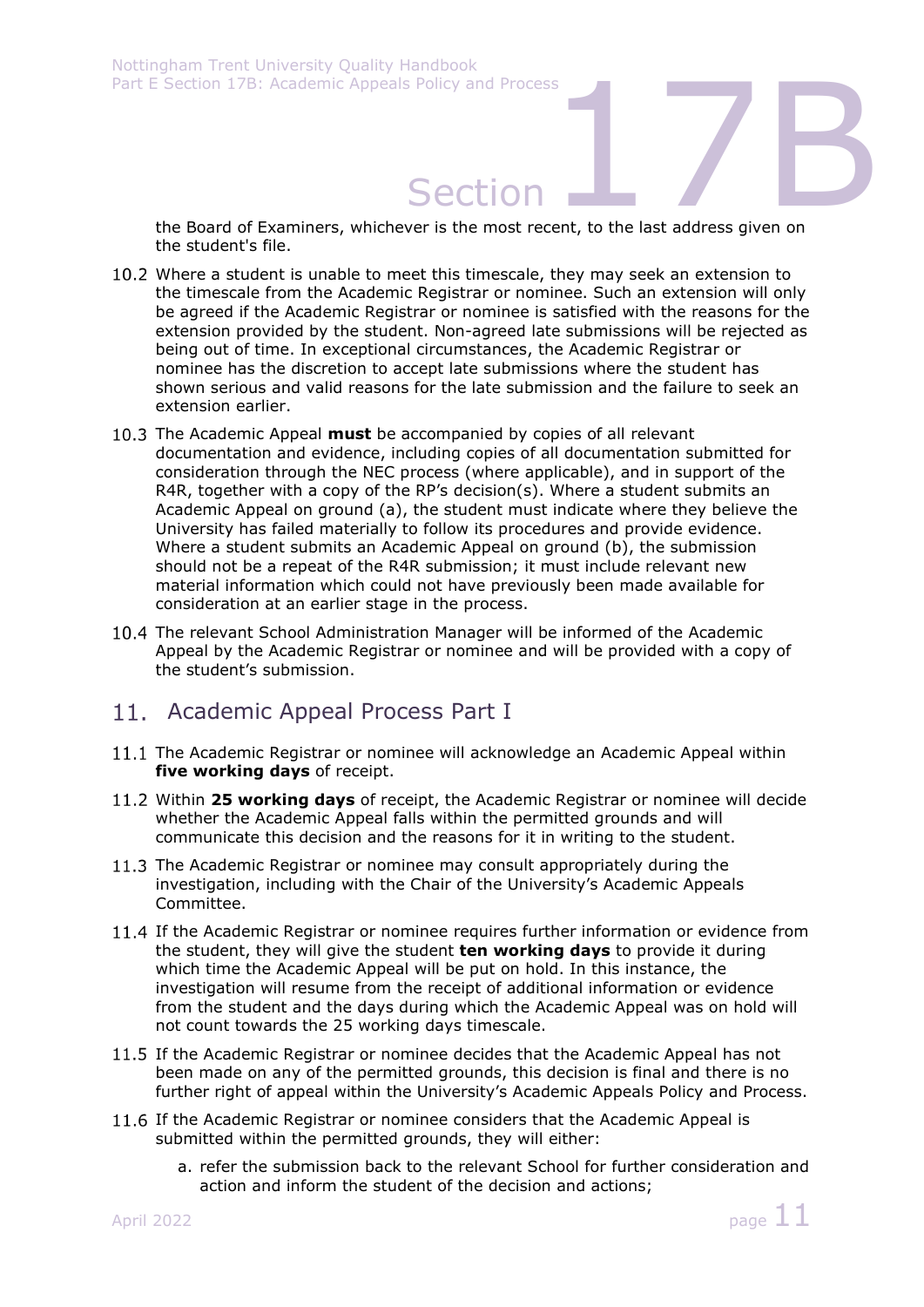# Section<br>Section

- or
- b. convene an Appeal Hearing. (A decision to convene an Appeal Hearing will be taken or approved by the Academic Registrar.)
- 11.7 Where an Academic Appeal has been referred back to the relevant School for further consideration and action, and the outcome is that the appeal is upheld, the Chair of the Board of Examiners shall have discretion to take Chair's Action and amend the Board of Examiners' original decision (where appropriate).
- 11.8 Where the Academic Appeal has been referred back to the School and a final decision reached by the Chair of the Board of Examiners, the School will communicate the outcome to the student and Academic Registrar within ten working days of the referral.
- 11.9 Whether an Academic Appeal has been upheld or not upheld, the Academic Registrar or nominee shall provide the student with a Completion of Procedures Letter.
- 11.10 Where the Academic Registrar decides to convene an Academic Appeal Panel, an Academic Appeal Hearing will take place within **30 working days** of the date of the decision. The student and the relevant School will be provided with detailed guidance on the Appeal Hearing Procedure by the Academic Registrar or nominee.
- <span id="page-12-0"></span>12. Academic Appeal Process Part II (Academic Appeal Hearing)
- 12.1 The Appeal will be considered by a panel of five members ("Academic Appeal Panel"). Academic Appeal Panel membership will be decided by the Chair of the Academic Appeals Committee with advice from the Academic Registrar and will normally comprise:
	- a. the Chair or Vice-Chair of the Academic Appeals Committee ("AAC") (the "Chair");
	- b. a representative of Nottingham Trent Students' Union (NTSU);
	- c. at least two other AAC members who must be from Schools not connected with the student.
- 12.2 The Chair may also request the presence of a further person who is not an AAC member for the sole purpose of providing appropriate advice to the Panel. That "adviser" may not participate in the discussions of the Panel nor are they entitled to vote in any decision.
- 12.3 The Academic Registrar or nominee will act as Secretary to the Panel and will appoint a servicing officer to clerk the Hearing.
- 12.4 A decision may be reached by a majority vote.
- 12.5 The Academic Registrar or nominee will ensure that the student and the Panel are sent an invitation and all appropriate information at least **ten working days** before the date of the Academic Appeal Hearing.
- 12.6 The student is entitled to submit additional relevant documentary evidence or a statement in support of their Academic Appeal. The student must submit any such evidence or documentation at least **five working days** before the date of the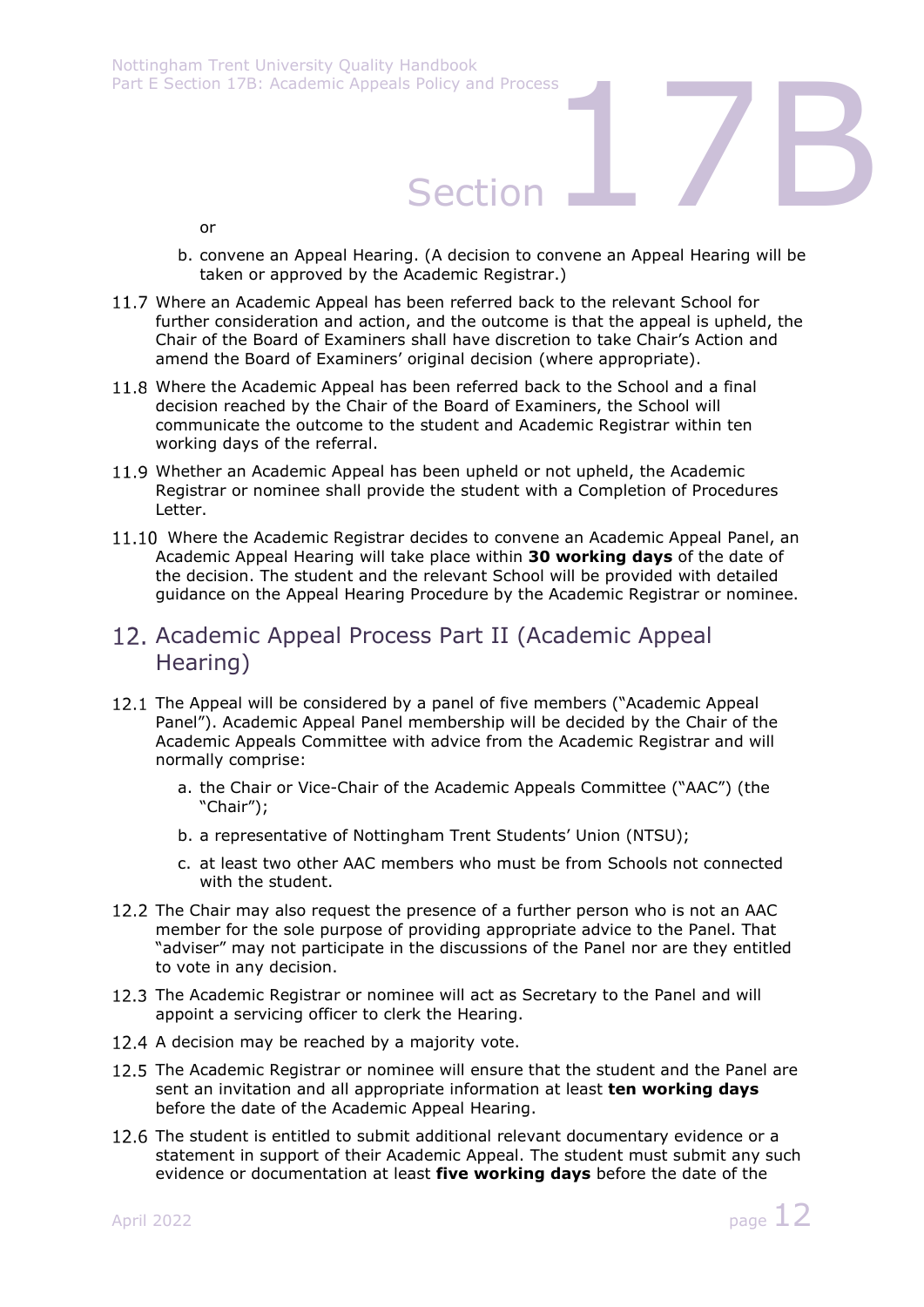Section<br>Section<br>Exidence may be submitted only with the consent Academic Appeal Hearing. Late evidence may be submitted only with the consent of the Chair.

- Final evidence will be circulated to the student and the Academic Appeal Panel **four working days** before the date of the Academic Appeal Hearing.
- 12.8 If the student is unable to attend the Academic Appeal Hearing, the Chair may take the decision to proceed with the student *in absentia* and on the information already supplied to the Academic Appeal Panel. If a documented acceptable reason for absence is received, the Appeal Hearing date may be re-arranged, at the discretion of the Chair.
- 12.9 The student is entitled to be accompanied to the Academic Appeal Hearing by one other person. This person may be a friend, partner, parent, Students' Union representative or any other person not acting in a legal capacity. The University does not permit students to be legally represented at Academic Appeal Hearings except in exceptional circumstances. For the avoidance of doubt, the definition of exceptional circumstances in this context is a matter for determination by the University. The student must inform the Academic Registrar or nominee of the name and capacity of any person accompanying them to the Appeal Hearing at least **four working days** before the date of the Academic Appeal Hearing.
- 12.10 The Panel may reach any of the following three decisions:
	- a. the Academic Appeal is rejected;

or

b. the Academic Appeal is upheld and the Board of Examiners will be asked to reconvene to reconsider its decision along with any additional recommendation made by the Panel;

or

- c. there is evidence which raises doubts about the competence of, or the standards and / or procedures applied by, the Board of Examiners. In such cases, the Panel will submit a recommendation to the Academic Board recommending, following advice from competent examiners, that the Academic Board annul the original decision of the Board of Examiners, substituting it with a decision of its own and request that the Academic Board authorise a full and proper investigation into the conduct of the Board of Examiners.
- 12.11 The Academic Appeal Hearing shall follow the procedure outlined in Appendix 4.
- 12.12 The Secretary to the Panel will notify the student and their School of the Panel's decision, with reasons, within **five working days** of the date of the Academic Appeal Hearing.
- 12.13 The outcome of an Academic Appeal Hearing will be recorded on the student's' file and will only be shared with those persons necessary to progress the outcome of the Academic Appeal Hearing or help support a satisfactory outcome within the student's School.
- 12.14 Notes of the Academic Appeal Hearing will be produced and circulated to Panel members only.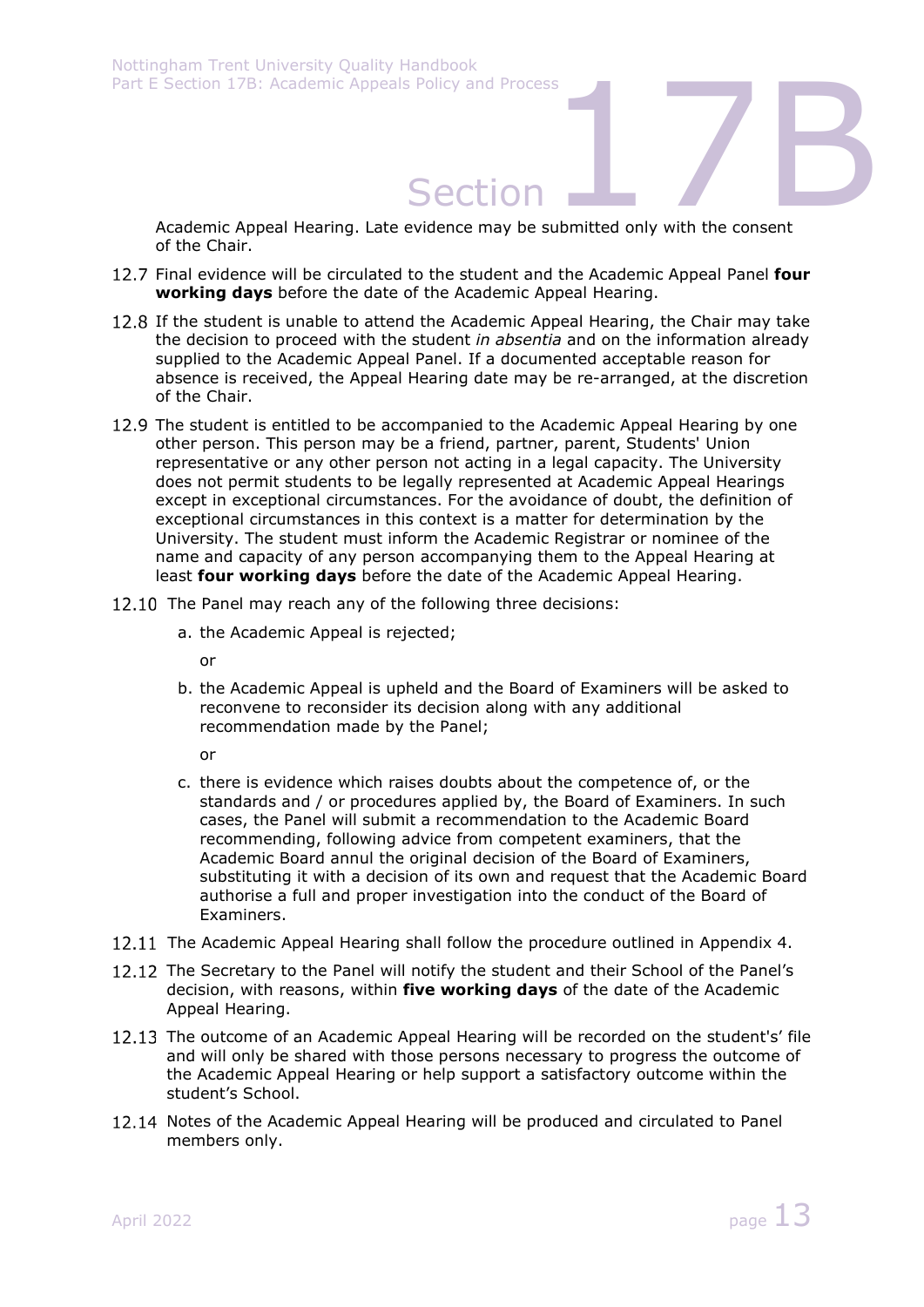- Section<br>Section<br>The process of the convened, it will meet within 30 12.15 If the Board of Examiners is required to be reconvened, it will meet within 30 **working days** of the decision of the Academic Appeal Panel.
- 12.16 The decision of the Academic Appeal Panel and any associated decision by the Board of Examiners shall be final. There is no further right of appeal against these decisions.

## <span id="page-14-0"></span>**PROGRAMMES OPERATED UNDER COLLABORATION AND PARTNERSHIP ARRANGEMENTS**

## <span id="page-14-1"></span>13. Collaboration and partnership arrangements

13.1 School-based collaborative provision

Submissions of Notifications of Extenuating Circumstances, Requests for Reconsideration or Academic Appeals should be made to the University via the Centre.

13.2 Validated Centre collaborative provision

Collaborative partners awarded Validation Centre status are required to develop and operate their own procedures for dealing with Academic Appeals. Students do not have the right to approach the University until all local procedures have been exhausted. The University's role in reviewing any Academic Appeal application is to ensure that the Centre has followed its own procedures correctly.

# <span id="page-14-2"></span>**THE OFFICE OF THE INDEPENDENT ADJUDICATOR ("OIA")**

## <span id="page-14-3"></span>14. Conclusion of the University's Internal Procedures

- 14.1 At the conclusion of the University's internal procedures connected with this Process, the student will be issued with a letter in the manner prescribed by the OIA:
	- a. If the Academic Appeal is not upheld, a Completion of Procedures Letter will be sent to the student.
	- b. If the Academic Appeal is upheld or partially upheld, an outcome letter will be sent to the student. A Completion of Procedures Letter will be provided upon request by the student.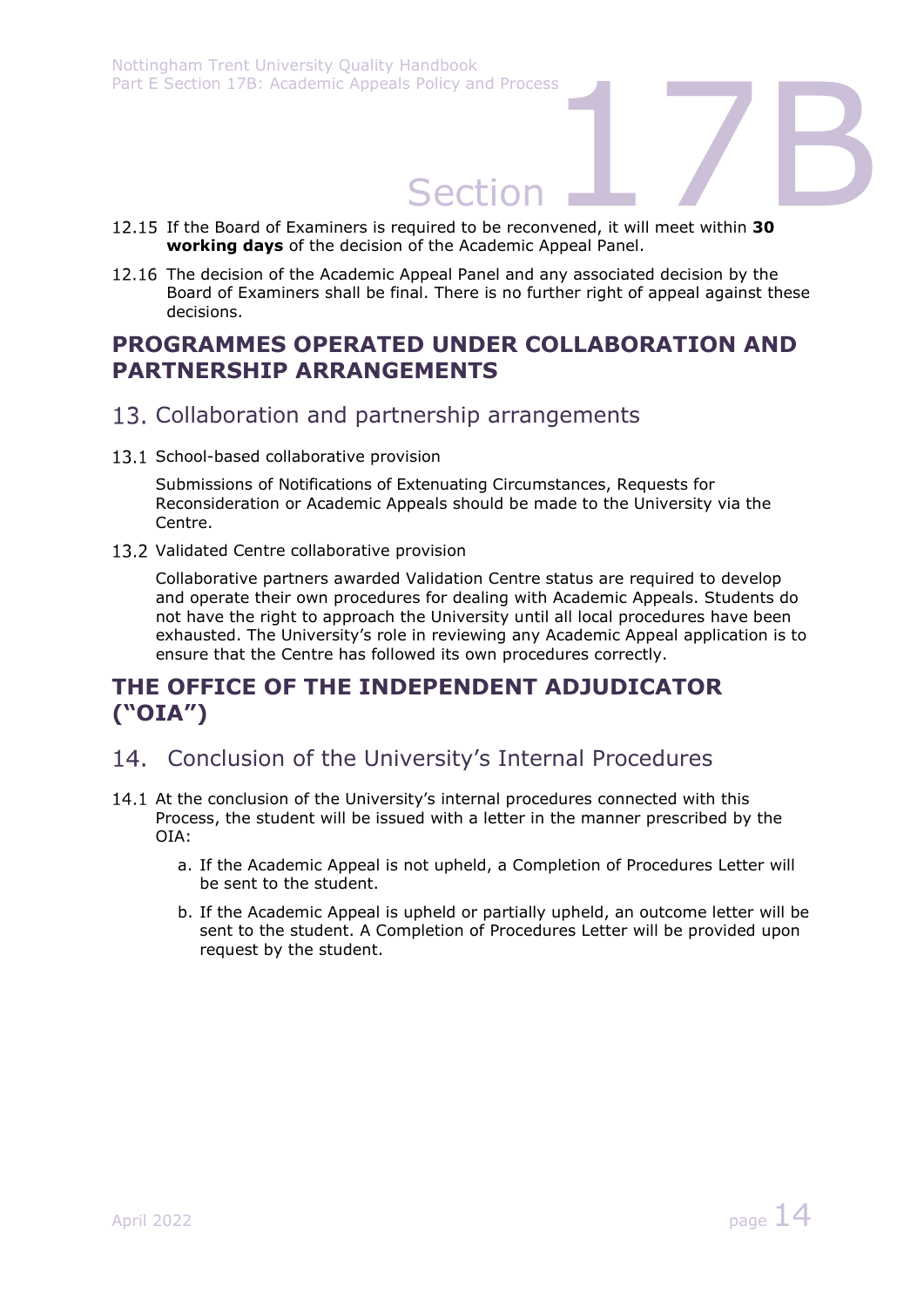# Section<br>Section<br>TANCES AND EVIDENCE **APPENDIX 1: CIRCUMSTANCES AND EVIDENCE**

<span id="page-15-0"></span>The following table provides guidance on circumstances and supporting evidence for the submission of R4Rs and Academic Appeals. This list is **not** exhaustive and students are strongly advised to seek guidance from their School Office.

Please see Appendix 2 for standards of evidence.

| <b>Circumstances</b>                             | <b>Examples of Required Evidence</b>                                                                                                                                                                                                                                                                    | <b>Guidance</b>                                                                                                                                                                                                                                                                                                                                                                                                                                                                                                                                                                                              |
|--------------------------------------------------|---------------------------------------------------------------------------------------------------------------------------------------------------------------------------------------------------------------------------------------------------------------------------------------------------------|--------------------------------------------------------------------------------------------------------------------------------------------------------------------------------------------------------------------------------------------------------------------------------------------------------------------------------------------------------------------------------------------------------------------------------------------------------------------------------------------------------------------------------------------------------------------------------------------------------------|
| Short term illness or<br>injury (7 days or less) | Self-certification is accepted for short<br>term illness or injury of 7 days or<br>less.<br><b>PLEASE NOTE:</b> Letters from doctors<br>stating that the student informed<br>them that they were unwell at a point<br>in the past and which do not make a<br>medical diagnosis will not be<br>accepted. | This may include sudden<br>deterioration in a long-standing<br>medical condition or disability<br>for which the student has<br>individual requirements in place.<br>Minor illnesses such<br>as colds, sore throats,<br>headaches, digestive problems<br>etc. would not normally be<br>acceptable grounds for<br><b>Extenuating Circumstances.</b><br>However, it is recognised that<br>there may be situations where<br>this guidance may not apply,<br>such as specific laboratories<br>used by the School of Science<br>and Technology where students<br>are not permitted to enter if<br>they are unwell. |
| Illness, Injury (more<br>than 7 days)            | An original medical certificate which<br>must be a confirmed diagnosis by a<br>registered doctor and be specific<br>about the nature of the illness and<br>the likely impact it has had upon the<br>student.<br><b>PLEASE NOTE:</b> Letters from doctors                                                | This may include sudden<br>deterioration in a long-standing<br>medical condition or disability<br>for which the student has<br>Individual Requirements in<br>place.<br>Minor illnesses such as colds,<br>sore throats, headaches,                                                                                                                                                                                                                                                                                                                                                                            |
|                                                  | stating that the student informed<br>them that they were unwell at a point<br>in the past and which do not make a<br>medical diagnosis will not be<br>accepted.                                                                                                                                         | digestive problems etc. would<br>not normally be accepted.                                                                                                                                                                                                                                                                                                                                                                                                                                                                                                                                                   |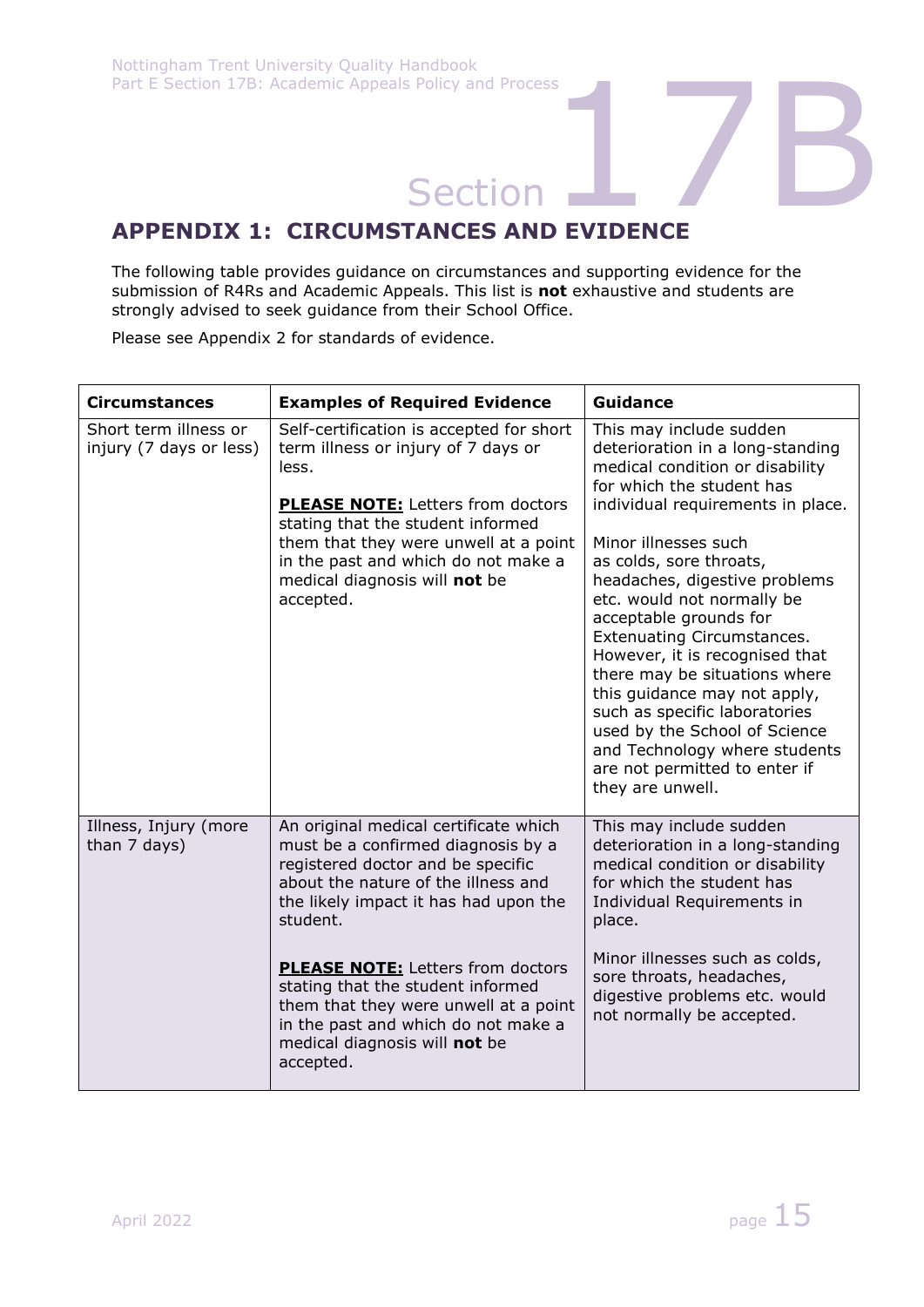# Section<sup>17</sup>B

| Hospitalisation                                                                                                                | An original medical certificate / letter<br>from the relevant hospital confirming<br>the nature and severity of the<br>circumstances, and time period of<br>hospitalisation. It would be helpful if<br>this letter could also confirm the<br>likely period of impact on the<br>student's ability to undertake formal<br>assessment and / or study. |                                                                                                                                                                                                                                                                                                                                                                               |
|--------------------------------------------------------------------------------------------------------------------------------|----------------------------------------------------------------------------------------------------------------------------------------------------------------------------------------------------------------------------------------------------------------------------------------------------------------------------------------------------|-------------------------------------------------------------------------------------------------------------------------------------------------------------------------------------------------------------------------------------------------------------------------------------------------------------------------------------------------------------------------------|
| Acute personal /<br>emotional<br>circumstances (more<br>than 7 days)                                                           | An original medical certificate / letter<br>from an appropriate medical<br>professional or counsellor confirming<br>the circumstances affected the<br>student at the time of assessment.                                                                                                                                                           |                                                                                                                                                                                                                                                                                                                                                                               |
| Serious illness or<br>death of an<br>immediate family<br>member or close<br>friend                                             | An original medical certificate / letter<br>from an appropriate medical<br>professional or a copy of a death<br>certificate or a letter from the family<br>doctor or a Coroner's Report. This<br>may be accompanied, if necessary,<br>by formal documentation confirming<br>relationship with the deceased.                                        |                                                                                                                                                                                                                                                                                                                                                                               |
| Funeral (not covered<br>by circumstances<br>above)                                                                             | A letter or note confirming the date<br>of the funeral, or a copy of a funeral<br>service.                                                                                                                                                                                                                                                         |                                                                                                                                                                                                                                                                                                                                                                               |
| Crime victim                                                                                                                   | Crime report and number.                                                                                                                                                                                                                                                                                                                           | Where the impact of the crime<br>has resulted in the student<br>suffering serious injury, illness<br>or hospitalisation lasting more<br>than 7 days, or has required<br>other support (for example,<br>counselling or other mental<br>health or wellbeing support),<br>then the extenuating<br>circumstances may fall within<br>one of the other categories in<br>this table. |
| Legal proceedings                                                                                                              | Documentary evidence from the court<br>or a solicitor.                                                                                                                                                                                                                                                                                             |                                                                                                                                                                                                                                                                                                                                                                               |
| Jury Service                                                                                                                   | Documentary evidence from the<br>court.                                                                                                                                                                                                                                                                                                            |                                                                                                                                                                                                                                                                                                                                                                               |
| A material<br>administrative error<br>or a mistake /<br>irregularity in the<br>conduct of an<br>assessment event or<br>outcome | Appropriate documentary evidence<br>such as a copy of an email which<br>raises or reports issues to a member<br>of the School, or an Invigilator's<br>Report.                                                                                                                                                                                      | In circumstances where a<br>student has raised an issue in,<br>for example, an examination<br>(such as other students being<br>disruptive or illness), then the<br>student affected should ensure<br>that they raise the issues with                                                                                                                                          |

April 2022  $\qquad \qquad$  page  $16$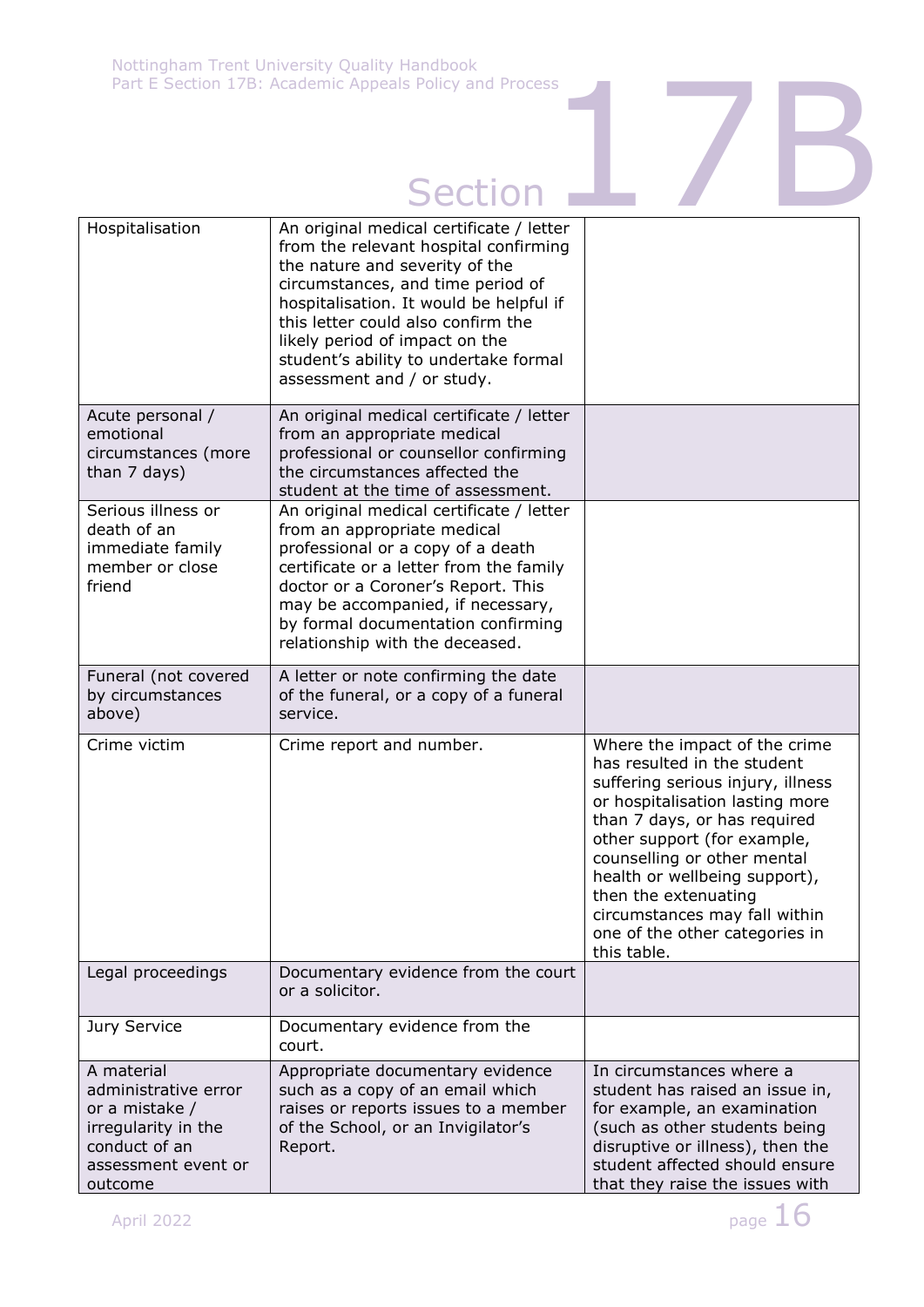|                                    | Part E Section 17B: Academic Appeals Policy and Process<br><b>Section</b>                                                                                                                                                                                                                    |                                                                                                                                                                                                                                                                                                                  |
|------------------------------------|----------------------------------------------------------------------------------------------------------------------------------------------------------------------------------------------------------------------------------------------------------------------------------------------|------------------------------------------------------------------------------------------------------------------------------------------------------------------------------------------------------------------------------------------------------------------------------------------------------------------|
|                                    |                                                                                                                                                                                                                                                                                              | the invigilator during or<br>immediately after the<br>examination so the issue(s) can<br>be recorded.                                                                                                                                                                                                            |
| Financial hardship                 | Documentary evidence which<br>demonstrates the student has sought<br>support specifically in relation to this<br>at the time of assessment.                                                                                                                                                  |                                                                                                                                                                                                                                                                                                                  |
| Other significant<br>circumstances | Appropriate documentary evidence.                                                                                                                                                                                                                                                            | This list of circumstances is<br>not exhaustive. The University<br>accepts that other<br>circumstances may arise which<br>are not detailed in this policy. In<br>such cases, students should<br>submit their R4R or Academic<br>Appeal, providing specific facts<br>and with appropriate supporting<br>evidence. |
| Childcare issues                   | Letter from child's school or childcare<br>provider                                                                                                                                                                                                                                          |                                                                                                                                                                                                                                                                                                                  |
|                                    | For illnesses or hospitalisation of a<br>child, evidence such as an original<br>medical certificate / letter from an<br>appropriate medical professional or<br>counsellor. Statement from the<br>student should confirm that the<br>circumstances affected them at the<br>time of assessment |                                                                                                                                                                                                                                                                                                                  |

The following table gives examples of matters that would **not** normally be accepted for consideration in an R4R or Academic Appeal, in line with circumstances which are not considered extenuating under the Notification of Extenuating Circumstances Policy and Process. This list is **not** exhaustive and students are advised to seek guidance from their School Office.

| <b>Circumstances</b>                                                                                              | <b>Guidance</b>                                                                                                                                                                      |
|-------------------------------------------------------------------------------------------------------------------|--------------------------------------------------------------------------------------------------------------------------------------------------------------------------------------|
| Failure to read the<br>examination timetable or<br>assessment deadlines or<br>assessment requirements<br>properly | Students are responsible for ensuring they read and understand<br>examination timetables, assessment deadlines and assessment<br>requirements, seeking clarification as appropriate. |
|                                                                                                                   |                                                                                                                                                                                      |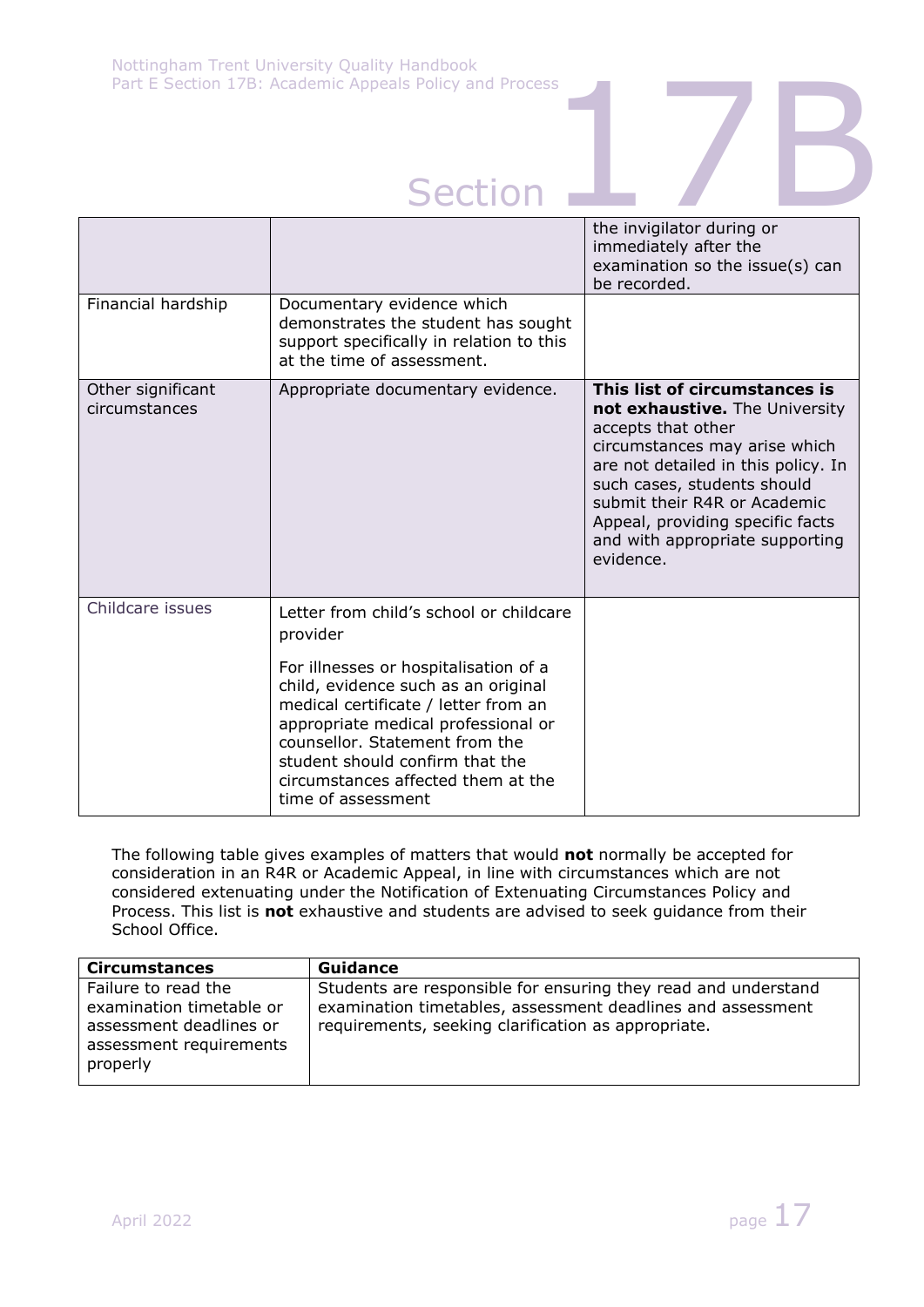# Section<sup>17</sup>B

| Pressure of work<br>associated with<br>assessment preparation<br>and / or exam stress | Many students experience a degree of pressure and / or anxiety<br>before and during assessments. These circumstances are not<br>considered extenuating unless a medical diagnosis of illness has<br>been made and evidence can be provided. Where a medical<br>diagnosis has been made, the student can submit a Notification of<br>Extenuating Circumstances application with appropriate evidence.                                                                                                                                                  |
|---------------------------------------------------------------------------------------|-------------------------------------------------------------------------------------------------------------------------------------------------------------------------------------------------------------------------------------------------------------------------------------------------------------------------------------------------------------------------------------------------------------------------------------------------------------------------------------------------------------------------------------------------------|
| Deactivation as a result of<br>non-payment of debt                                    | An R4R or Academic Appeal application will not be considered<br>where a student has lost access to their student account and other<br>University facilities following the deactivation of their student<br>record due to outstanding debts to the University.                                                                                                                                                                                                                                                                                         |
| Minor illnesses (e.g.<br>coughs, colds, sore throats<br>$etc.$ )                      |                                                                                                                                                                                                                                                                                                                                                                                                                                                                                                                                                       |
| Self-induced conditions<br>(e.g. hangovers)                                           |                                                                                                                                                                                                                                                                                                                                                                                                                                                                                                                                                       |
| Religious festivals                                                                   | The University respects the rights and religious views of its<br>students and will make every attempt to schedule exams avoiding<br>any holy days, but this is not always possible. However, there is<br>already provision in place for students to email the Academic<br>Registry and their School with any individual circumstances prior to<br>the published deadlines (please refer to the <b>Student Exam Guide</b> ).<br>Religious festivals do not therefore constitute extenuating<br>circumstances or grounds for an R4R or Academic Appeal. |
| Personal disruptions which<br>could have been<br>anticipated (e.g. holidays)          | Students are expected to plan around assessment dates and<br>deadlines. The University publishes the examination period dates in<br>advance on the Term Dates Calendar. They are also published in<br>more detail on the <b>Student Exam Guide</b> . Students can view their<br>personal examination timetable in NOW.                                                                                                                                                                                                                                |
| Accommodation<br>disturbances (e.g. moving<br>house, housemate<br>disturbances)       | Accommodation disturbances do not generally constitute<br>extenuating circumstances or grounds for an R4R or Academic<br>Appeal.                                                                                                                                                                                                                                                                                                                                                                                                                      |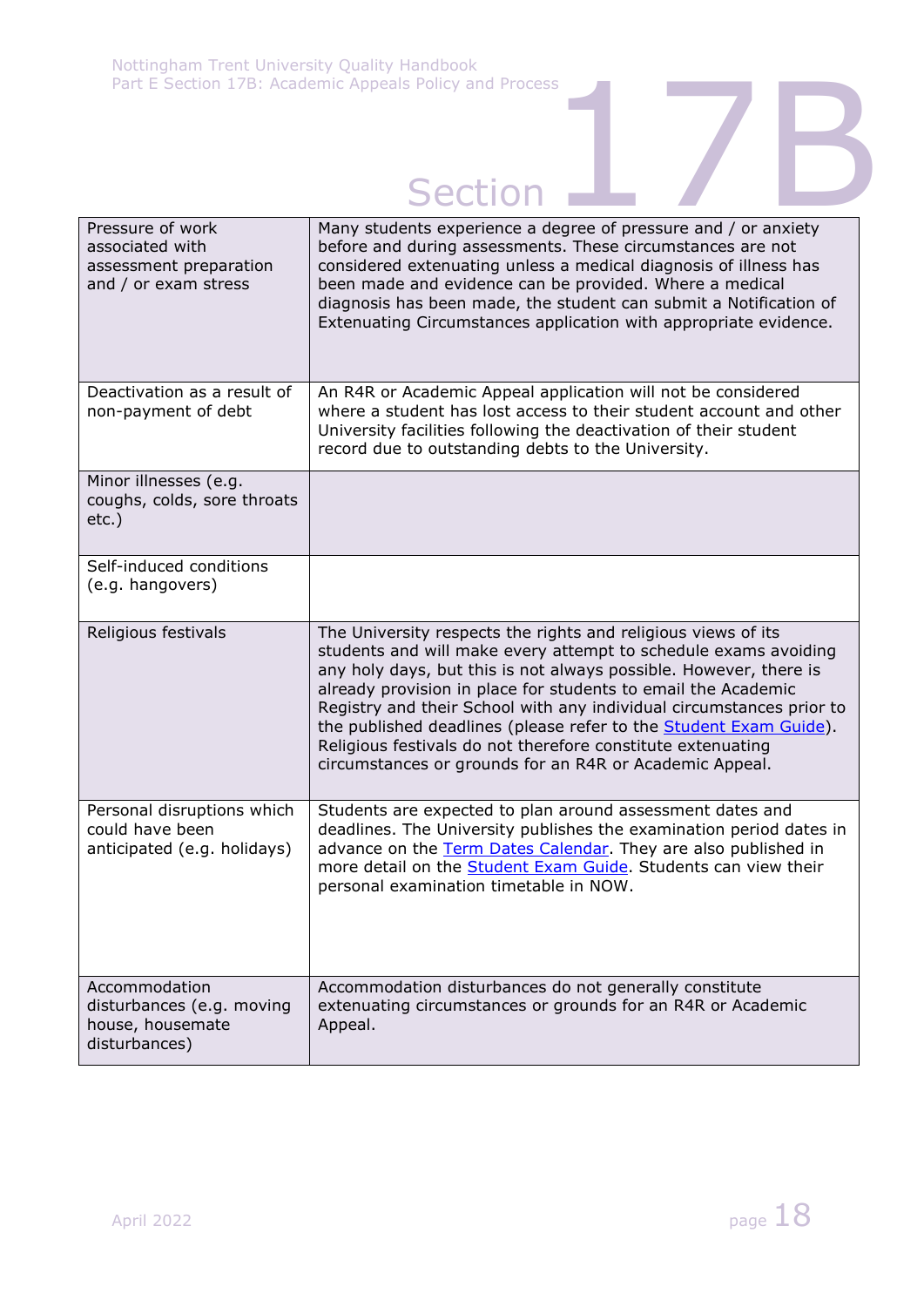# Section<sup>17</sup>B

| Transport issues                                                                                                                                            | Students are expected to plan their travel, including contingency<br>time for moderate delays, to ensure timely arrival at the<br>assessment venue (20 minutes before the published exam start<br>time). However, significant, unavoidable delays or cancellations<br>may constitute grounds for an R4R or Academic Appeal.                                                                                                                                                                                                                                                                                                                                                                                                                                                                                                                                                                                                                                                                                                                                                                                                                                                           |
|-------------------------------------------------------------------------------------------------------------------------------------------------------------|---------------------------------------------------------------------------------------------------------------------------------------------------------------------------------------------------------------------------------------------------------------------------------------------------------------------------------------------------------------------------------------------------------------------------------------------------------------------------------------------------------------------------------------------------------------------------------------------------------------------------------------------------------------------------------------------------------------------------------------------------------------------------------------------------------------------------------------------------------------------------------------------------------------------------------------------------------------------------------------------------------------------------------------------------------------------------------------------------------------------------------------------------------------------------------------|
| IT and/or computer failure<br>/ and/or failure to save<br>work properly                                                                                     | Students are responsible for saving and backing up all electronic<br>work. Loss or corruption of files or failure to save work properly do<br>not constitute grounds for an R4R or Academic Appeal.                                                                                                                                                                                                                                                                                                                                                                                                                                                                                                                                                                                                                                                                                                                                                                                                                                                                                                                                                                                   |
| Scheduling of assessments<br>and deadlines                                                                                                                  | Deadlines and examinations scheduled close together are unlikely<br>to constitute grounds for an R4R or Academic Appeal. Examination<br>period dates are published in advance on the Term Dates Calendar.<br>They are also published in more detail on the Student Exam Guide.<br>Students can view their personal examination timetables in NOW.                                                                                                                                                                                                                                                                                                                                                                                                                                                                                                                                                                                                                                                                                                                                                                                                                                     |
| Being reluctant to disclose<br>the circumstances for any<br>reason (e.g. describing<br>oneself as 'a private<br>person' as a reason for<br>non-disclosure). | The University can only consider circumstances if they are disclosed<br>in accordance with the Notification of Extenuating Circumstances<br>Policy and Process and the Academic Appeals Policy and Process.<br>The University recognises there may be circumstances which<br>students are unwilling to disclose online due to the highly sensitive<br>nature of the circumstances. In such cases, it is important that the<br>student discloses these circumstances to the NECC or RP and that a<br>confidential written record of any discussion is retained on the<br>student's file for reference (rather than the online system) should it<br>be required in a Request for Reconsideration or Academic Appeal.<br>PLEASE NOTE: where students fail to notify the University of<br>circumstances which may impede their academic performance, they<br>must be aware that this non-disclosure may affect any future<br>application for Request for Reconsideration or Academic Appeal if<br>the University deems that the late disclosure and the evidence<br>provided could have previously been made available to the NECC,<br>NECP, Board of Examiners or Reconsideration Panel. |
| <b>Criminal Conviction</b>                                                                                                                                  | Investigation of a criminal offence or subsequent sentence does not<br>constitute extenuating circumstances or grounds for an R4R or<br>Academic Appeal. Court proceedings dates are often known well in<br>advance, and it is expected that students involved in such<br>proceedings plan their studies around relevant dates, unless the<br>student is required to attend court on the day of an examination or<br>assessment submission deadline.                                                                                                                                                                                                                                                                                                                                                                                                                                                                                                                                                                                                                                                                                                                                  |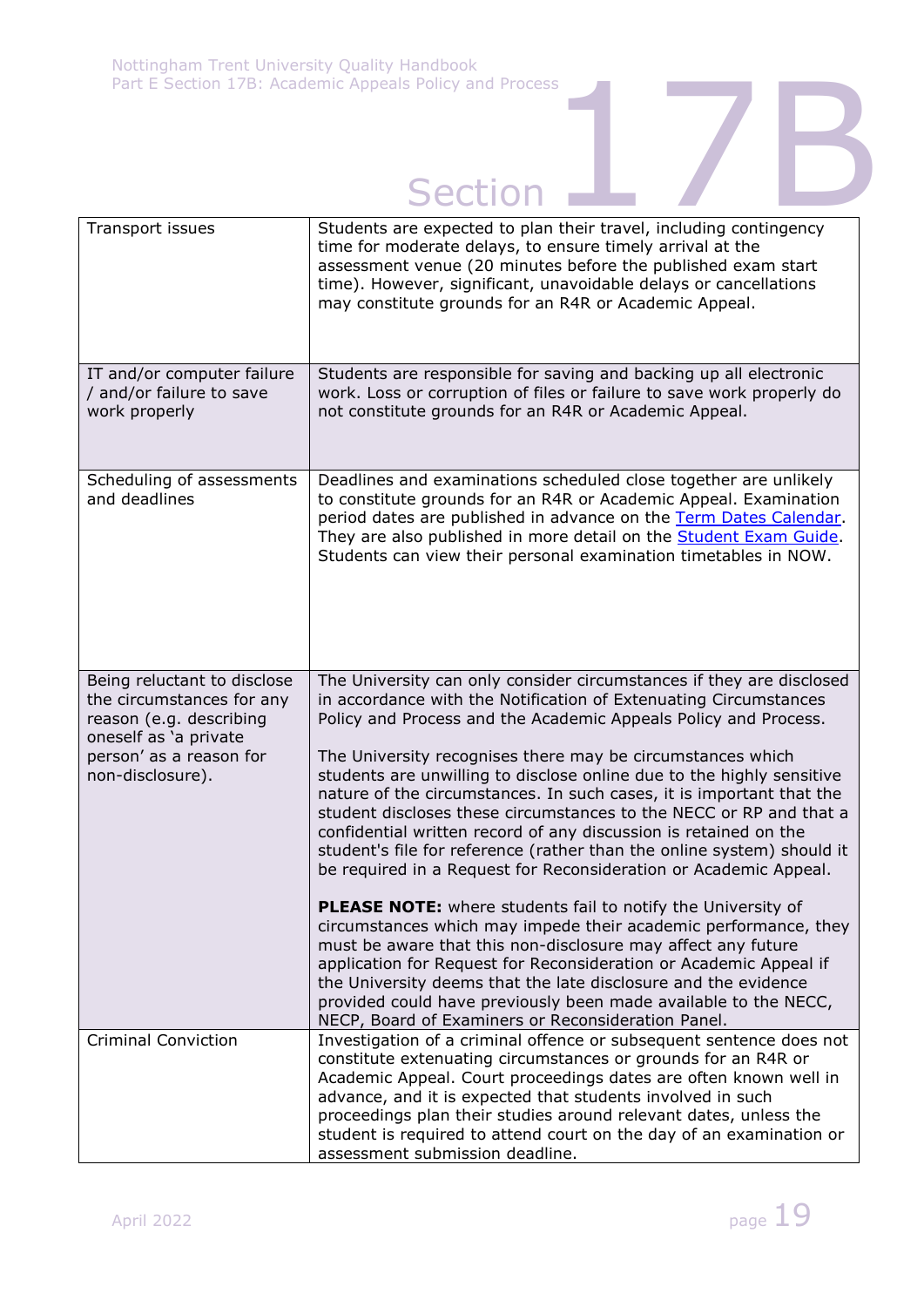# Section<br>Section<br>Nos of EvidEnce

# <span id="page-20-0"></span>**APPENDIX 2 – STANDARDS OF EVIDENCE**

- 1. All claims made under this Process must be supported by independent reliable documentary evidence which evidences a student's inability to comply with the assessment requirements or to attend teaching or to undertake required study, except in the circumstances specifically pertaining to self-certification in the Notification of Extenuating Circumstances Policy and Process (QH Section 17A, 6.3).
- 2. The burden of proof lies with the student at all times.
- 3. The University reserves the right to take such steps as deemed necessary to verify evidence submitted without prior notification. Where the University is unable to authenticate the material to its satisfaction, the application may be unsuccessful.
- 4. Evidence presented to support either a Request for Reconsideration and / or Academic Appeal must meet the following standards and should be:
	- a. Written by appropriately qualified professionals who are independent of the student. These include, for example, a student's personal tutor, Halls of Residence Wardens, Student Support Service staff, as well as suitably qualified medical practitioners and other professionals;
	- b. On headed paper, and signed and dated by the author. Evidence presented by email may be acceptable if the email has been sent by the author from the official domain name of the author's organisation. Extracts of numerous emails merged into single documents are **not** acceptable as evidence;
	- c. Confirmation that the circumstances were witnessed on the relevant and not reported retrospectively (i.e. a medical note in which the date of the illness predates the date of the appointment is not acceptable evidence).
	- d. In English. It is the student's responsibility to provide supporting documentation and any translation should be undertaken by an accredited translator (e.g. be a member of the Association of Translation Companies [\(http://www.atc.org.uk/en/\)](http://www.atc.org.uk/en/).
	- e. Original. Scanned copies of original documents will be accepted for upload to the online Appeals Portal. However, original hard copies may be requested at any time.
	- f. Unaltered by the student. Documentation that has been amended for any reason will be deemed inadmissible by the University. If there is evidence that a student has fraudulently presented documentation to the University, the matter will be referred to the relevant Executive Dean of School who will consider it under the [Student Code of Behaviour.](http://www.ntu.ac.uk/current_students/resources/student_handbook/index.html)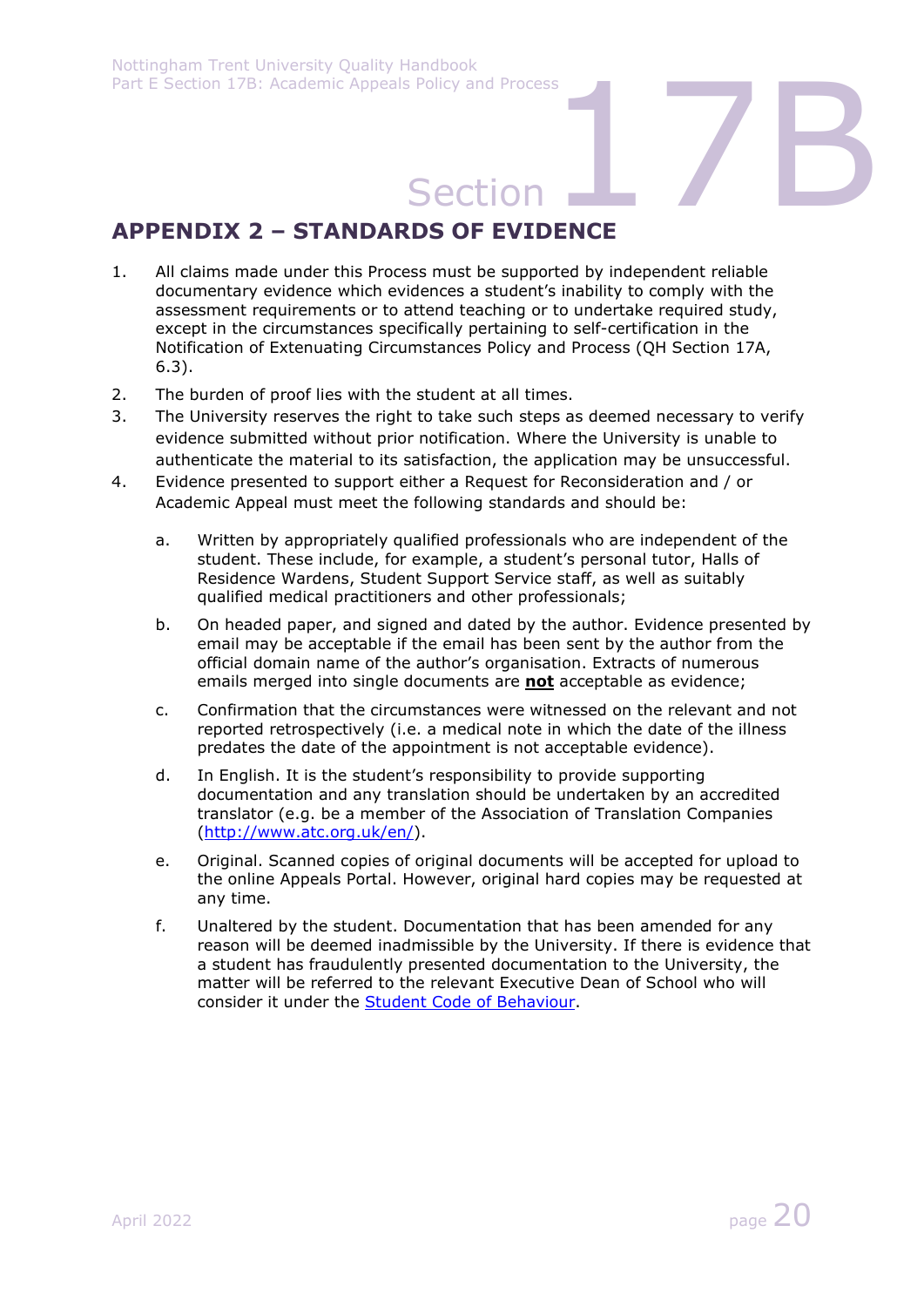<span id="page-21-0"></span>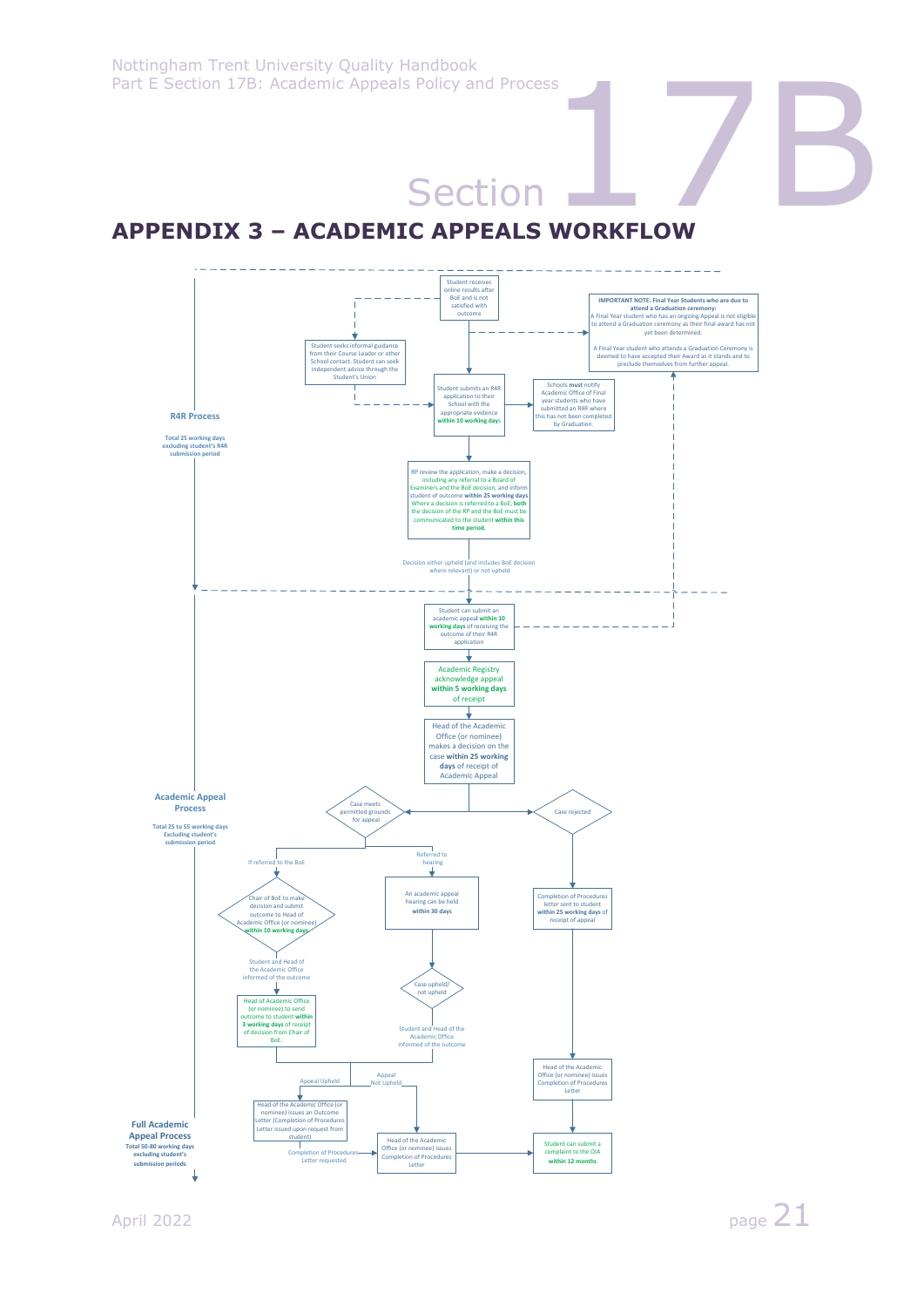# Section<br>
Section<br>
T OF THE ACADEMIC APPEALS **APPENDIX 4 – CONDUCT OF THE ACADEMIC APPEALS HEARING**

# <span id="page-22-0"></span>**Format of the Hearing**

- a. Introduce those present
- b. Outline the purpose of the Hearing and stage of the Process reached
- c. Refer to documents supplied by student
- d. Student and / or representative presentation *(approx. 15 minutes/max 20 minutes)*
- e. Opportunity to question student by both Panel and School
- f. School presentation *(approx. 15 minutes/max 20 minutes)*
- g. Opportunity to question School officers by the Panel and the Student
- h. Student and / or representative summation
- i. School summation
- j. Adjournment Panel to consider in private
- k. Formal notification in writing circulated together with reasons, to both parties within five working days of Hearing

## **EVIDENCE MAY NOT BE SUBMITTED ON THE DAY OF THE HEARING**

## **Guidance Notes for Students**

- a. The presentation time limits will be strictly observed. The opportunities to ask questions at the Hearing should not be used to make statements and the Chair will ensure that this is strictly enforced.
- b. Students will be allowed to attend the Academic Appeal Hearing to present their case and may bring someone to accompany them to help them do this. The student should confirm to the Academic Registrar or nominee at least four working days before the meeting if they intend to be present and also who will be accompanying them and their status. The University will meet reasonable and proportionate incidental expenses necessarily incurred by a student whose appeal is deemed to have been upheld by the Academic Appeal Panel.
- c. Note that all documentation will be circulated to Panel Members and School officers.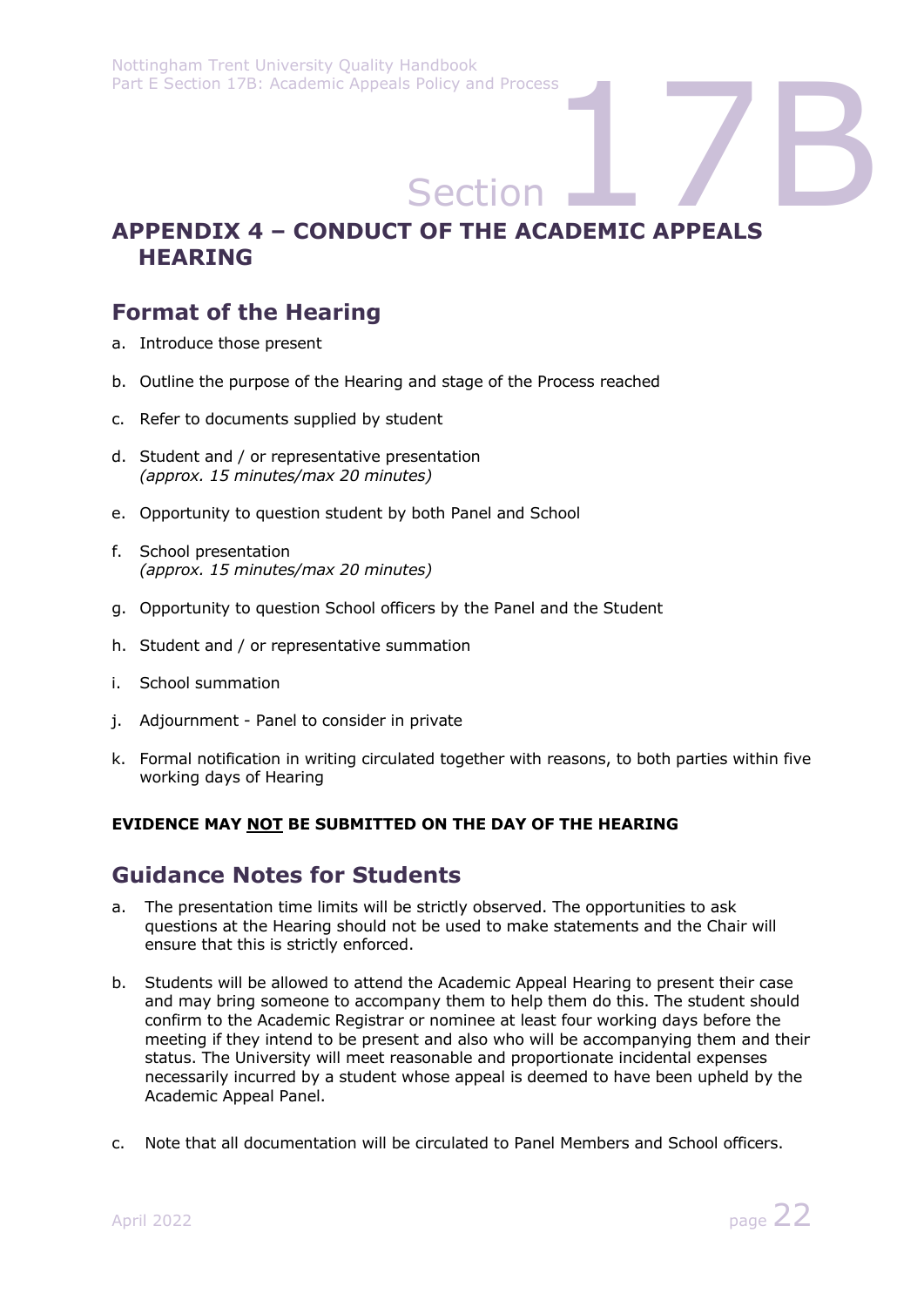# Section<br>Section<br>#

- d. The student may request to inspect:
	- i. their student file held in the School;
	- ii. the file of information held at the Academic Registry.
- e. Inspection must be undertaken at the University up to **15 working days** prior to the hearing. Copies of documents may be requested if relevant to the case.
- f. A student making an Academic Appeal **should not assume it will be upheld.**  Pending the outcome of the appeal students must prepare to submit required referred work or to sit the referred examination.

# **Guidance Notes for Schools**

- a. Schools must adhere to the Processes and time limits outlined in this Process.
- b. Schools will receive a copy of the Academic Appeal and will be asked to provide a copy of the student's file to the Academic Registrar or nominee. The information must be supplied within five working days of the receipt of the request within the School.
- c. The School will be required to provide to the Academic Registrar or nominee with a statement together with any evidence appropriate to the case at least 10 working days prior to the Academic Appeal Hearing.
- d. The School may request to see records kept by the Academic Registry. The Academic Registrar is not responsible for preparing the School's submission of documents to the Academic Appeal Hearing.
- e. Up to two representatives may attend the Academic Appeal Hearing to present the case for the School. The School should notify the Academic Registrar who will be attending and their status at least five working days before the date of the Hearing.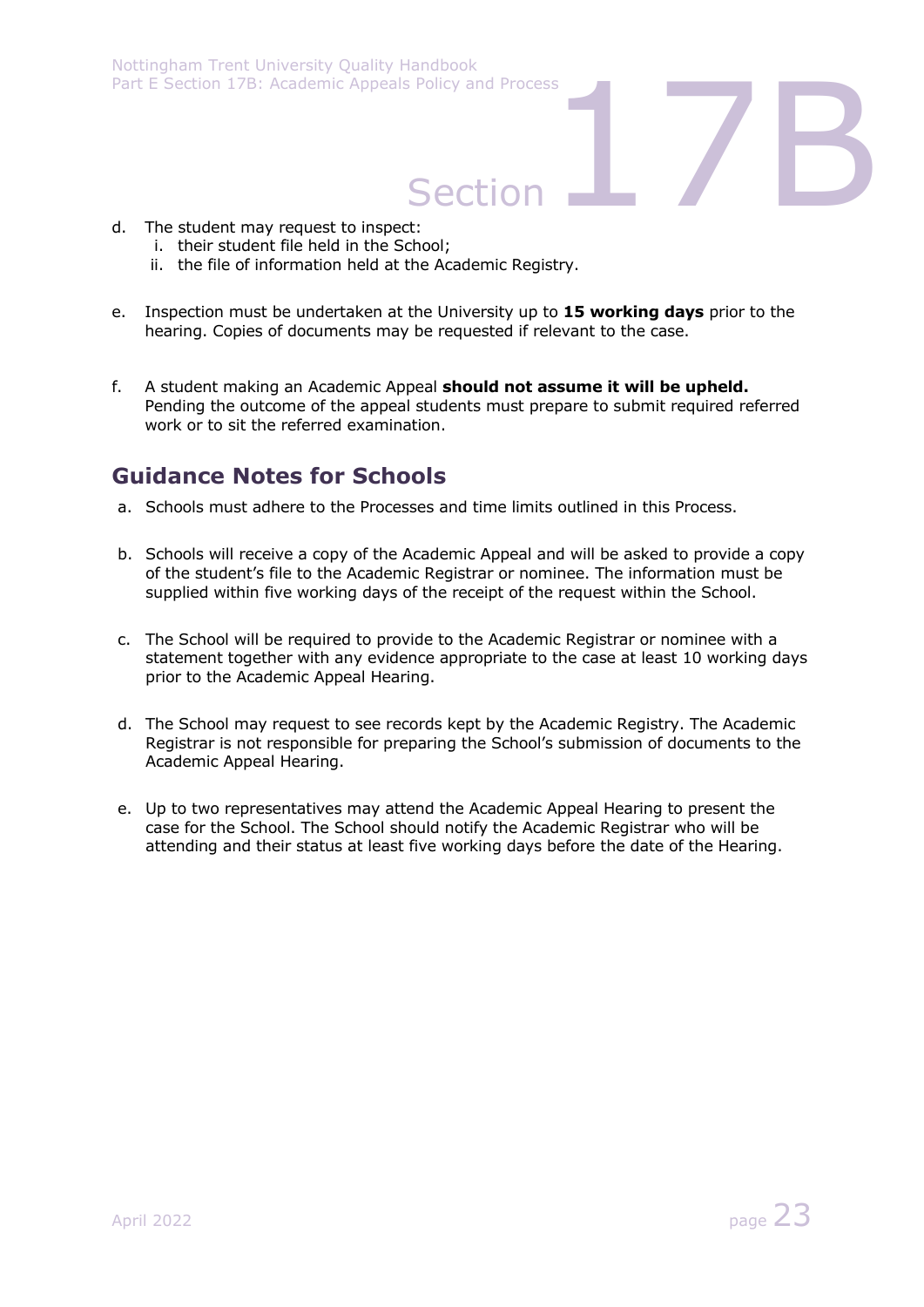# Section<br>Section<br>DEMIC APPEALS COMMITTEE **APPENDIX 5 – THE ACADEMIC APPEALS COMMITTEE**

## <span id="page-24-0"></span>**Terms of Reference**

The Terms of Reference of the Academic Appeals Committee are as follows:

- Members to sit on Academic Appeals Panels as required;
- To ensure, as far as possible, when considering a student's Academic Appeal, that the School has conducted its investigations via the Notification of Extenuating Circumstances Panel and the Board of Examiners properly and according to the processes and procedures;
- To ensure, as far as possible, that appropriate processes and procedures have been followed by the Reconsideration Panel;
- The Chair (or the Vice-Chair as their nominee) to advise on and approve the Panel membership of each individual Academic Appeal Hearing.

## **Membership**

Membership of the Academic Appeals Committee is determined in the following way:

- The Chair and Vice-Chair of the Academic Appeals Committee are appointed for a three-year term by nomination from the Schools' Executive Deans and confirmed at the Academic Standards and Quality Committee.
- The Executive Dean of each School provides the Academic Registrar or nominee with the names of at least two academic staff to serve on the Academic Appeals Committee. The nominees are not necessarily Academic Board members.
- Committee membership is for a three-year term retiring by rotation; retiring members may be re-nominated.
- Executive Deans of School may nominate a replacement for a Committee member, if this is required during the term of office.
- Membership of the Committee is to be managed by the Academic Registrar.

# **Reporting**

The Academic Registrar is responsible for providing a report annually to the Academic Standards and Quality Committee on the Academic Appeals Process.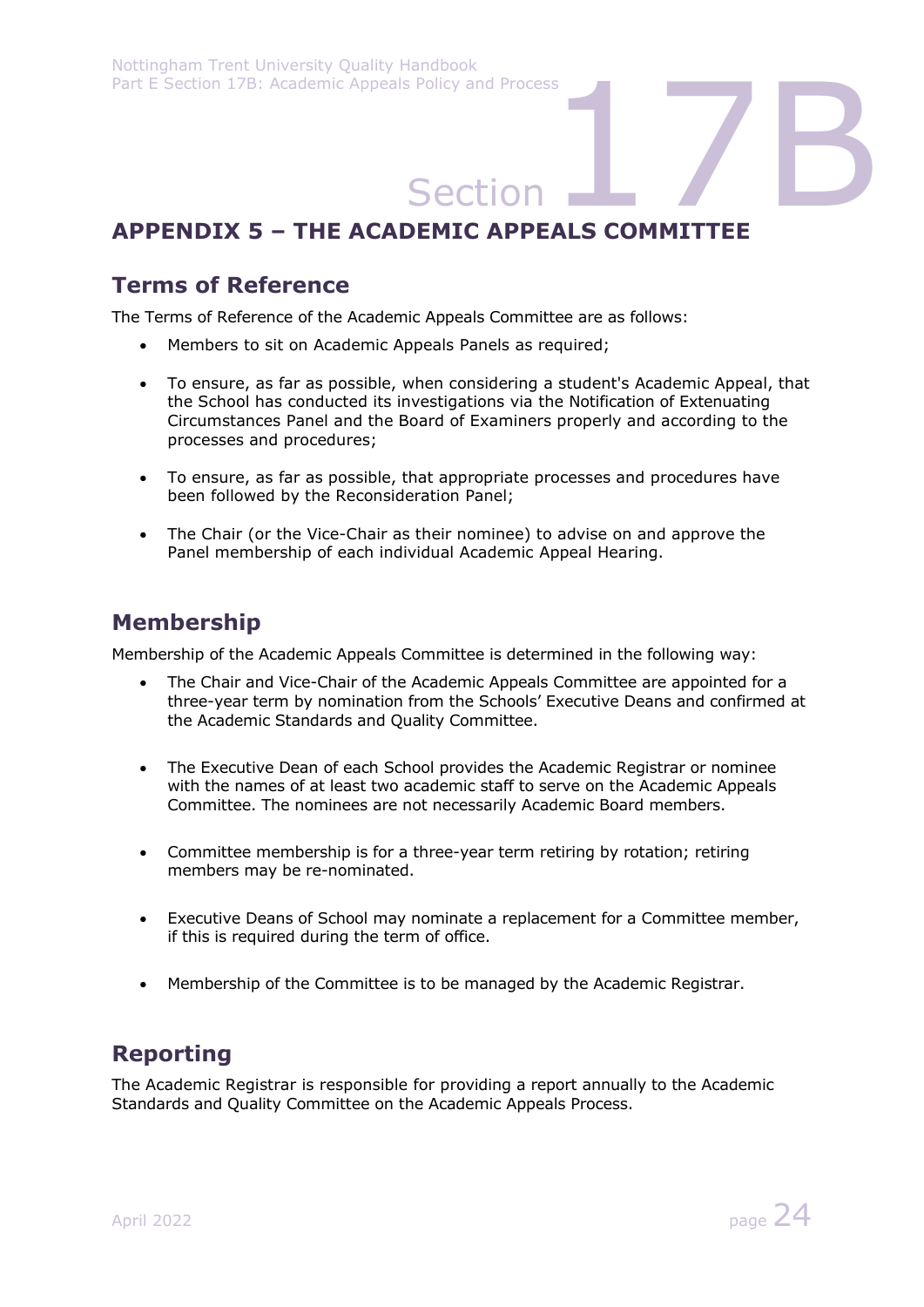# Part E Section 17B: Academic Appeals Policy and Process<br> **Section**<br> **APPENDIX 6 – COVID-19 ASSESSMENTS THAT RELATE TO ACADEMIC YEAR 2019/20**

<span id="page-25-0"></span>Any assessments that relate to 2019/20 academic year but take place in 2021/22 can still apply on Ground C. This is not applicable for new assessments in 2021/22. Ground C is being removed from the portal; therefore, Schools must take Ground C into consideration for any students who have assessments that relate to 2019/20 academic year.